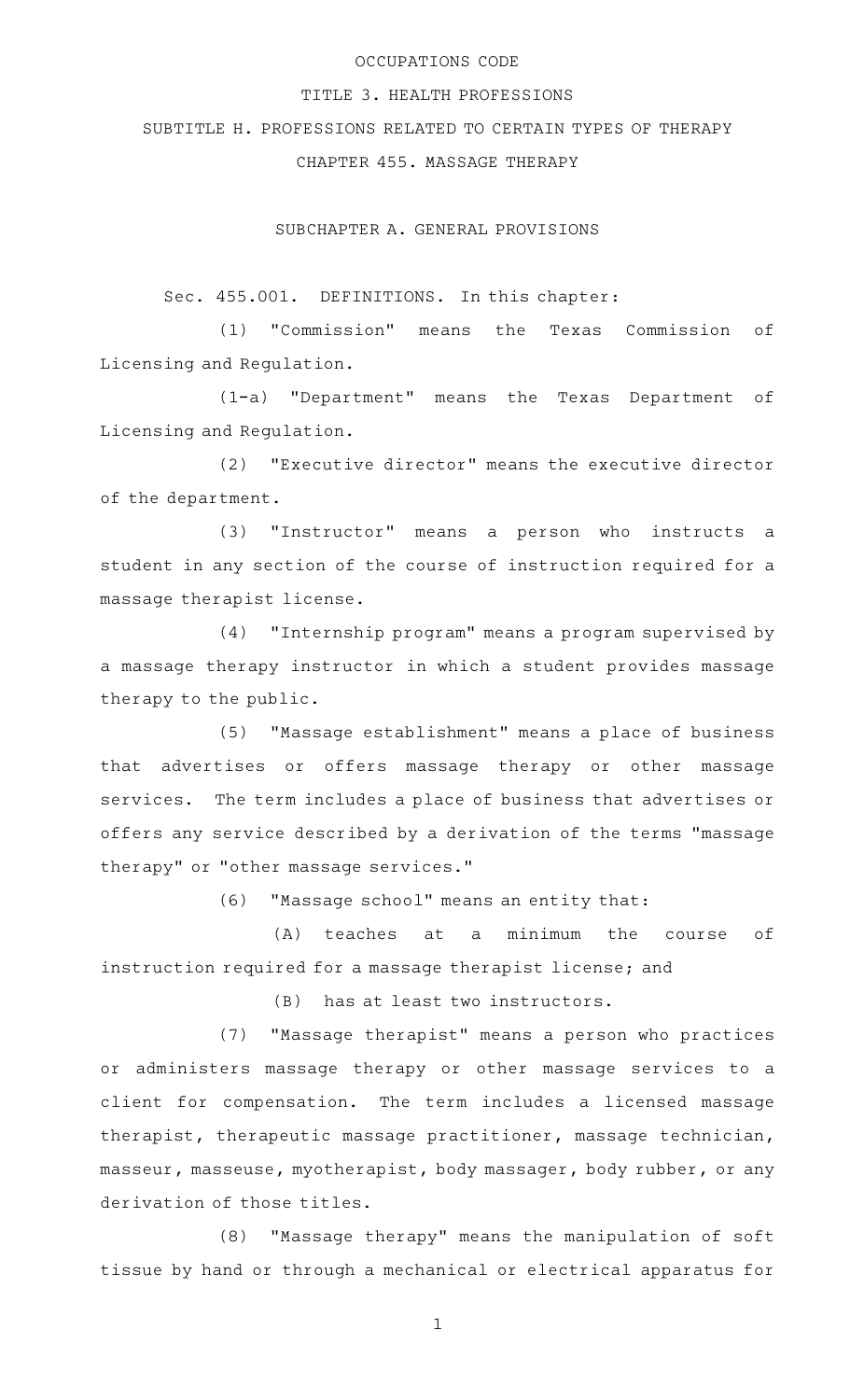the purpose of body massage and includes effleurage (stroking), petrissage (kneading), tapotement (percussion), compression, vibration, friction, nerve strokes, and Swedish gymnastics. The terms "massage," "therapeutic massage," "massage technology," "myotherapy," "body massage," "body rub," or any derivation of those terms are synonyms for "massage therapy."

(9) "Massage therapy instructor" means a licensed massage therapist who provides to one or more students instruction approved by the department in massage therapy.

(10) "Sexually oriented business" has the meaning assigned by Section [243.002](http://www.statutes.legis.state.tx.us/GetStatute.aspx?Code=LG&Value=243.002), Local Government Code, unless another meaning applies under local law.

(11) "Other massage services" include any services offered or performed for compensation at a massage establishment that involve physical contact with a client, and may include the use of oil, lubricant, salt glow, a heat lamp, a hot and cold pack, or a tub, shower, jacuzzi, sauna, steam, or cabinet bath.

(12) "Advisory board" means the Massage Therapy Advisory Board.

(13) "Peace officer" means a person who is a peace officer under Article [2.12,](http://www.statutes.legis.state.tx.us/GetStatute.aspx?Code=CR&Value=2.12) Code of Criminal Procedure. Acts 1999, 76th Leg., ch. 388, Sec. 1, eff. Sept. 1, 1999. Amended by:

Acts 2005, 79th Leg., Ch. 1300 (H.B. [2696](http://www.legis.state.tx.us/tlodocs/79R/billtext/html/HB02696F.HTM)), Sec. 1, eff. September 1, 2005.

Acts 2015, 84th Leg., R.S., Ch. 838 (S.B. [202](http://www.legis.state.tx.us/tlodocs/84R/billtext/html/SB00202F.HTM)), Sec. 1.239, eff. September 1, 2017.

Acts 2017, 85th Leg., R.S., Ch. 1105 (H.B. [4007](http://www.legis.state.tx.us/tlodocs/85R/billtext/html/HB04007F.HTM)), Sec. 6.001, eff. September 1, 2017.

Sec. 455.002. MASSAGE THERAPY AS HEALTH CARE SERVICE. (a) Massage therapy constitutes a health care service if the massage therapy is for therapeutic purposes. Massage therapy does not constitute the practice of chiropractic.

(b) In this chapter, therapy or therapeutic procedures do not include:

(1) the diagnosis or treatment of illness or disease;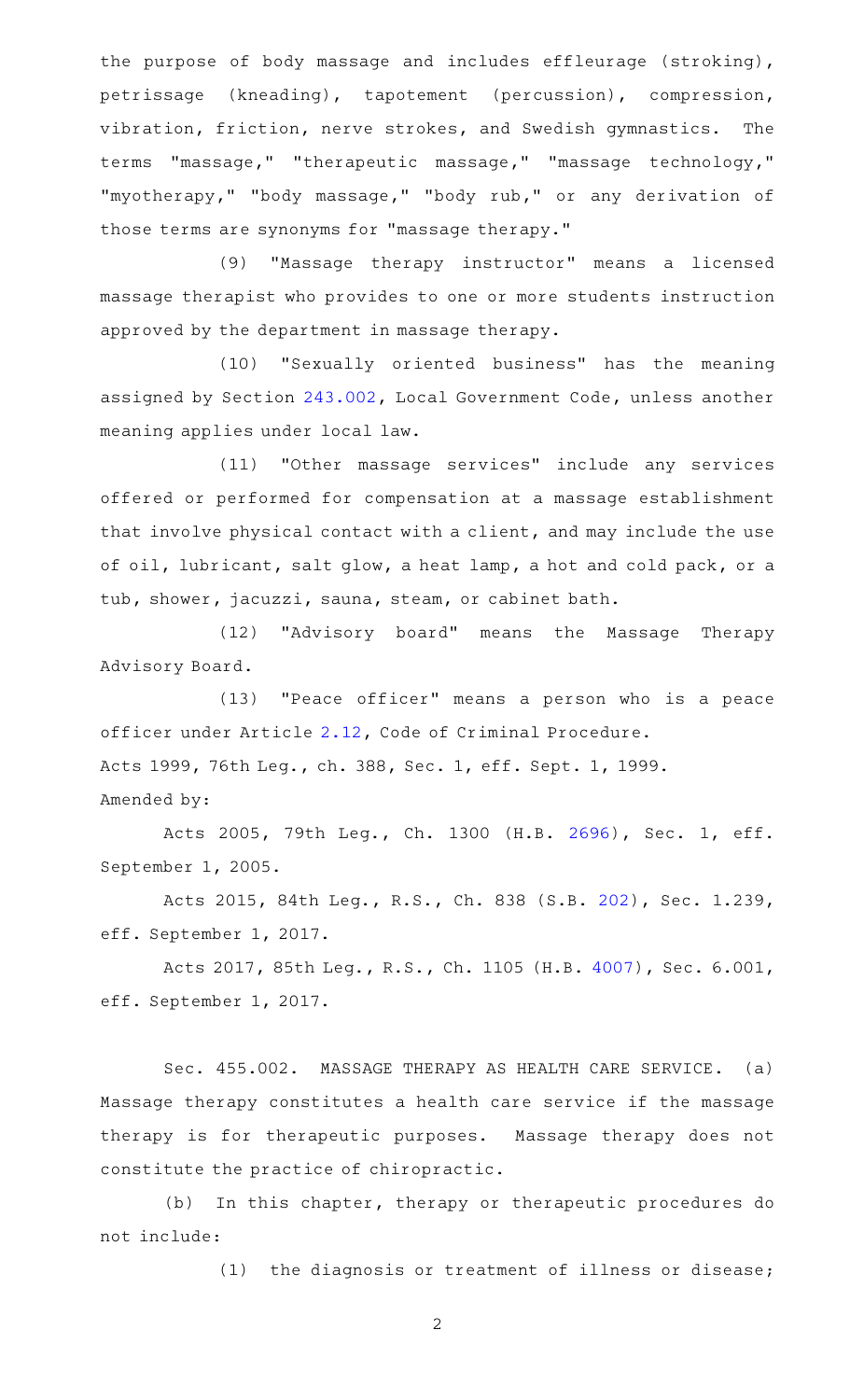(2) a service or procedure for which a license to practice medicine, chiropractic, physical therapy, or podiatry is required by law.

Acts 1999, 76th Leg., ch. 388, Sec. 1, eff. Sept. 1, 1999.

or

Sec. 455.003. PRACTICES INCLUDED IN MASSAGE THERAPY. Massage therapy includes the use of oil, salt glows, heat lamps, hot and cold packs, and tub, shower, or cabinet baths. Acts 1999, 76th Leg., ch. 388, Sec. 1, eff. Sept. 1, 1999.

Sec. 455.004. APPLICABILITY OF CHAPTER. This chapter does not apply to:

 $(1)$  a person licensed in this state as a physician, chiropractor, occupational therapist, physical therapist, nurse, cosmetologist, or athletic trainer or as a member of a similar profession subject to state licensing while the person is practicing within the scope of the license;

(2) a school approved by the Texas Education Agency or otherwise approved by the state; or

(3) an instructor otherwise approved by the state to teach in an area of study included in the required course of instruction for issuance of a massage therapist license. Acts 1999, 76th Leg., ch. 388, Sec. 1, eff. Sept. 1, 1999. Amended by:

Acts 2005, 79th Leg., Ch. 1300 (H.B. [2696](http://www.legis.state.tx.us/tlodocs/79R/billtext/html/HB02696F.HTM)), Sec. 2, eff. September 1, 2005.

Sec. 455.005. EFFECT ON LOCAL LAW. (a) Except as provided by Subsection (b), this chapter supersedes any regulation adopted by a political subdivision of this state relating to the licensing or regulation of massage therapists.

(b) This chapter does not affect a local regulation that:

(1) relates to zoning requirements or other similar regulations for massage establishments;

(2) authorizes or requires an investigation into the background of an owner or operator of, or an investor in, a massage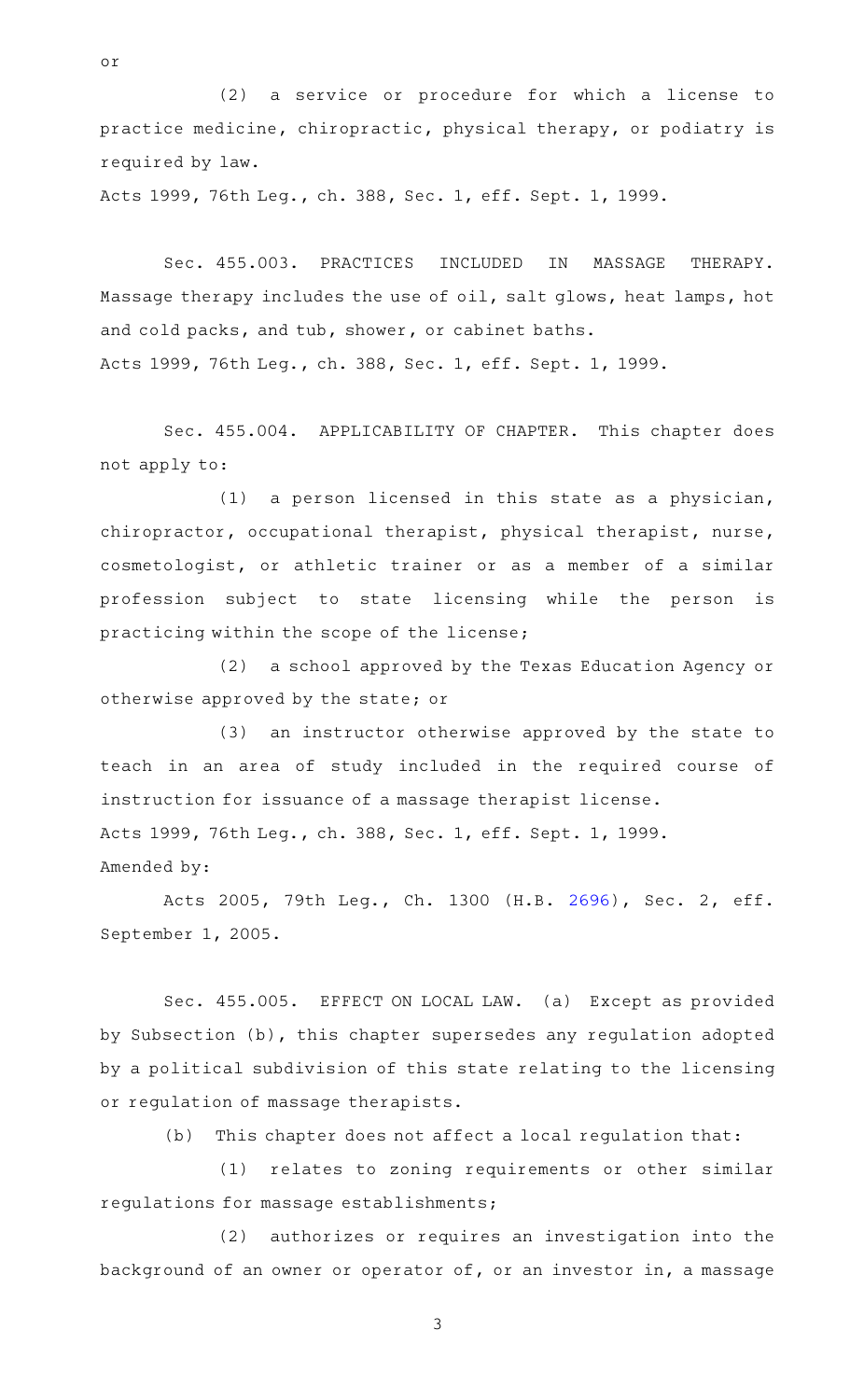establishment; or

(3) does not relate directly to the practice of massage therapy as performed by a licensed massage therapist, including a regulation related to a license holder listed in Section [455.004,](http://www.statutes.legis.state.tx.us/GetStatute.aspx?Code=OC&Value=455.004) while the therapist:

 $(A)$  performs under the applicable licensing law; and

(B) works with a licensed massage therapist.

(c) Except as provided by Chapter  $243$ , Local Government Code, a political subdivision may not adopt a regulation of the type described by Subsection (b) that is more restrictive for massage therapists or massage establishments than for other health care professionals or establishments.

(d) This chapter may not be construed to limit a municipality 's authority to regulate establishments that offer bathing or showering services.

Acts 1999, 76th Leg., ch. 388, Sec. 1, eff. Sept. 1, 1999. Amended by:

Acts 2005, 79th Leg., Ch. 1300 (H.B. [2696](http://www.legis.state.tx.us/tlodocs/79R/billtext/html/HB02696F.HTM)), Sec. 3, eff. September 1, 2005.

# SUBCHAPTER B. POWERS AND DUTIES

Sec. 455.0511. GENERAL POWERS AND DUTIES. (a) The executive director shall administer and enforce this chapter.

(b) The department shall:

(1) investigate a person who may be engaging in or offering to engage in a practice that violates this chapter;

(2) regulate the number of school hours and the content of the coursework provided by a massage school or a massage therapy instructor; and

(3) prepare, recognize, administer, or arrange for the administration of an examination under this chapter. Added by Acts 2017, 85th Leg., R.S., Ch. 1105 (H.B. [4007](http://www.legis.state.tx.us/tlodocs/85R/billtext/html/HB04007F.HTM)), Sec. 6.002, eff. September 1, 2017.

Sec. 455.052. RULES REGARDING MASSAGE ESTABLISHMENTS.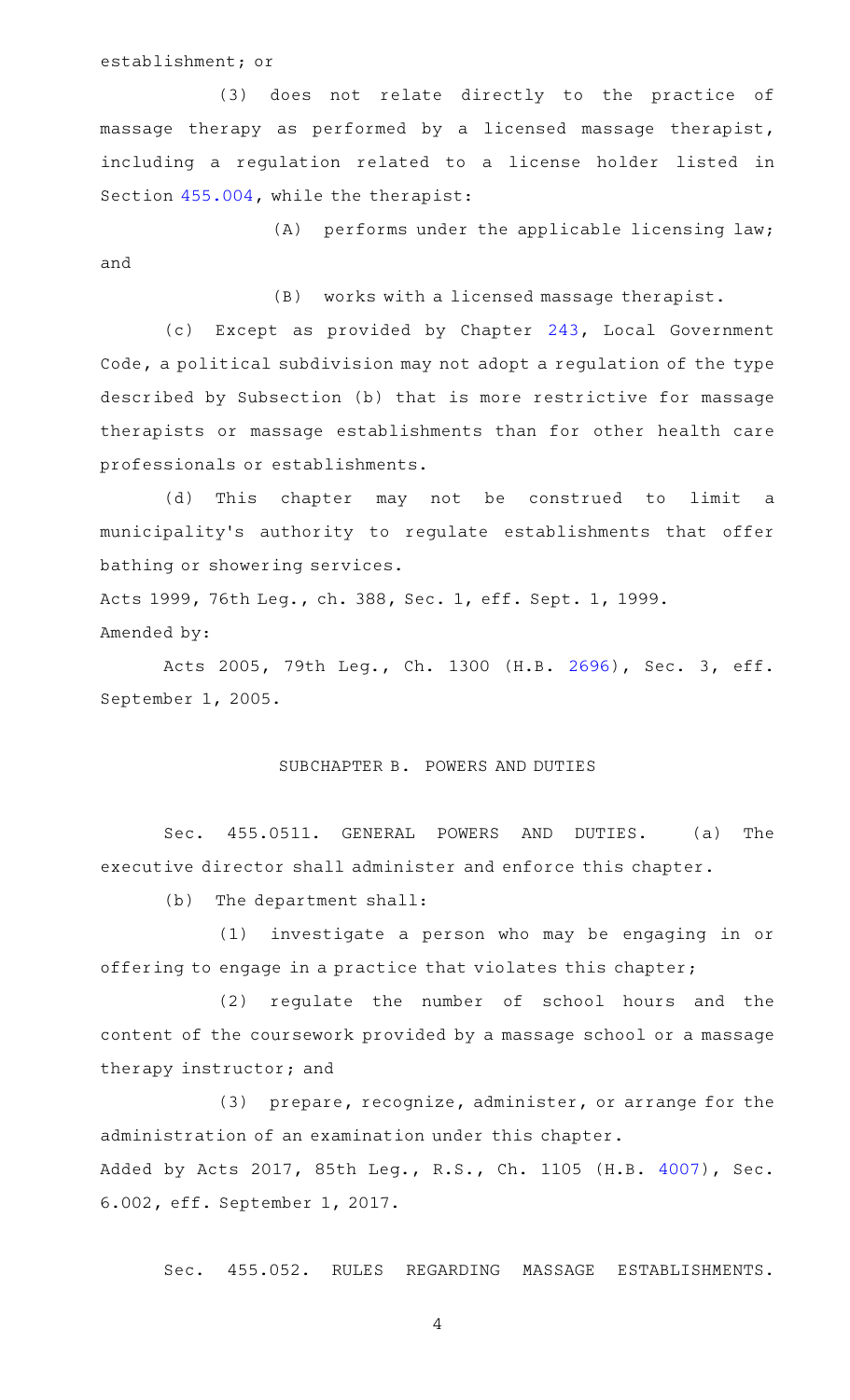Rules adopted under this chapter relating to a massage establishment must contain minimum standards for:

(1) the issuance, denial, renewal, suspension, revocation, or probation of a license under this chapter;

 $(2)$  the qualifications of professional personnel;

 $(3)$  the supervision of professional personnel;

 $(4)$  the equipment essential to the health and safety of massage establishment personnel and the public;

(5) the sanitary and hygienic conditions of a massage establishment;

(6) the provision of massage therapy or other massage services by a massage establishment;

 $(7)$  the records kept by a massage establishment;

(8) the organizational structure of a massage establishment, including the lines of authority and the delegation of responsibility;

(9) fire prevention and safety in a massage establishment;

(10) the inspection of a massage establishment; and

(11) any other aspect of the operation of a massage establishment necessary to protect massage establishment personnel or the public.

Acts 1999, 76th Leg., ch. 388, Sec. 1, eff. Sept. 1, 1999. Amended by:

Acts 2005, 79th Leg., Ch. 1300 (H.B. [2696](http://www.legis.state.tx.us/tlodocs/79R/billtext/html/HB02696F.HTM)), Sec. 4, eff. September 1, 2005.

Sec. 455.053. RULES REGARDING MASSAGE SCHOOLS. Rules adopted under this chapter relating to a massage school must contain minimum standards for:

 $(1)$  the issuance, denial, renewal, suspension, revocation, or probation of a license under this chapter;

 $(2)$  the qualifications of professional personnel;

(3) the supervision of professional personnel;

 $(4)$  the equipment essential to the education, health, and safety of students, massage school personnel, and the public;

(5) the sanitary and hygienic conditions of a massage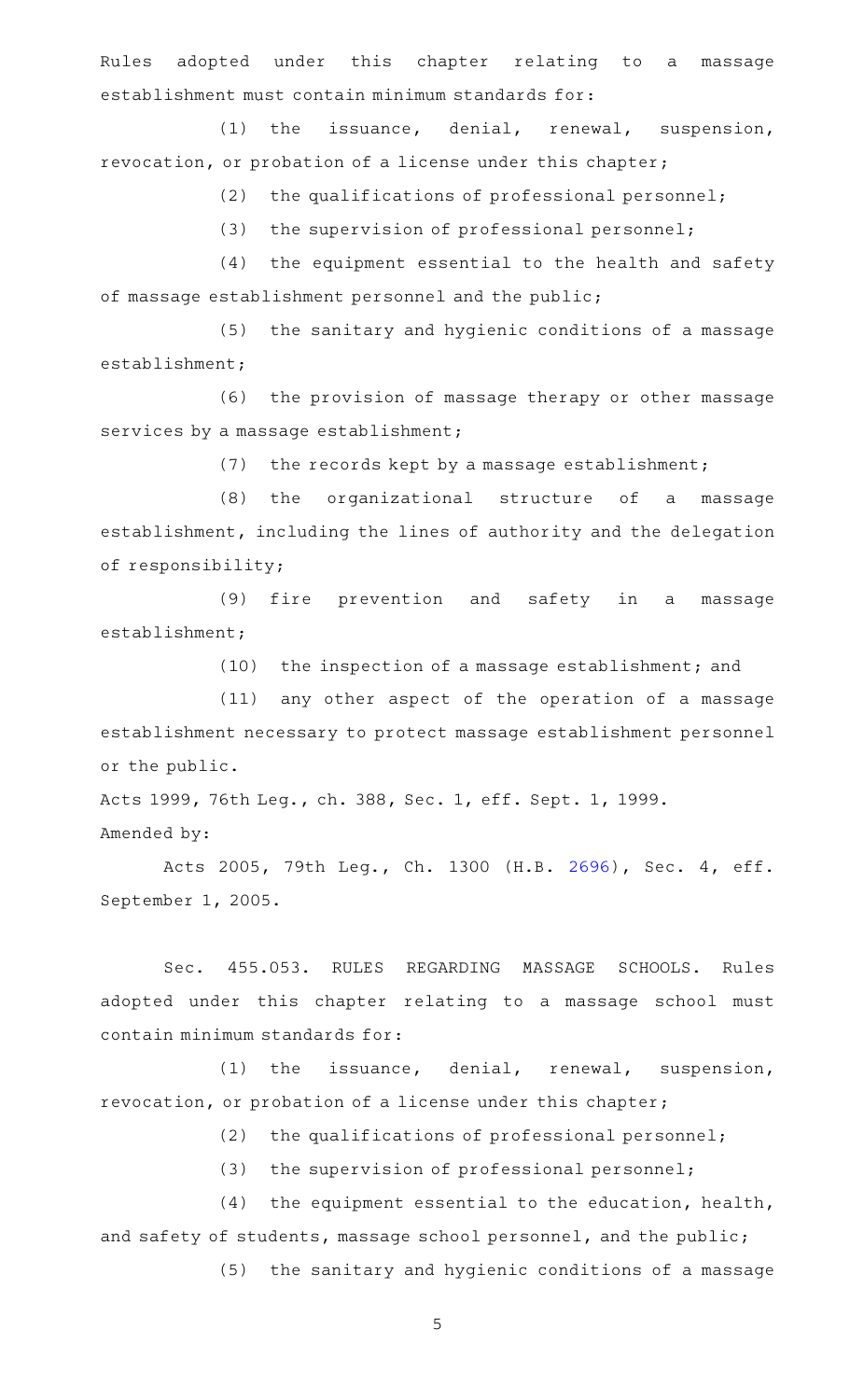school;

(6) the provision of massage therapy or other massage services by a massage school or student;

(7) the maximum number of hours a student may accumulate in a massage school 's internship program before the student is required to be licensed under this chapter;

(8) the educational and clinical records kept by a massage school;

(9) the organizational structure of a massage school, including the lines of authority and the delegation of responsibility;

(10) fire prevention and safety in a massage school;

(11) the massage school's curriculum and educational material;

(12) massage school inspections; and

(13) any other aspect of the operation of a massage school that the commission considers necessary to protect students, massage school personnel, or the public.

Acts 1999, 76th Leg., ch. 388, Sec. 1, eff. Sept. 1, 1999. Amended by:

Acts 2005, 79th Leg., Ch. 1300 (H.B. [2696](http://www.legis.state.tx.us/tlodocs/79R/billtext/html/HB02696F.HTM)), Sec. 4, eff. September 1, 2005.

Acts 2015, 84th Leg., R.S., Ch. 838 (S.B. [202](http://www.legis.state.tx.us/tlodocs/84R/billtext/html/SB00202F.HTM)), Sec. 1.241, eff. September 1, 2017.

Sec. 455.054. RULES REGARDING MASSAGE THERAPISTS. Rules adopted under this chapter relating to a massage therapist must contain minimum standards for:

(1) the issuance, denial, renewal, suspension, revocation, or probation of a license under this chapter;

 $(2)$  the qualifications of a massage therapist;

(3) the sanitary and hygienic conditions of the physical environment in which a massage therapist practices massage therapy;

 $(4)$  the records kept by a massage therapist;

(5) the inspection of the records, equipment, and sanitary and hygienic conditions of the physical environment used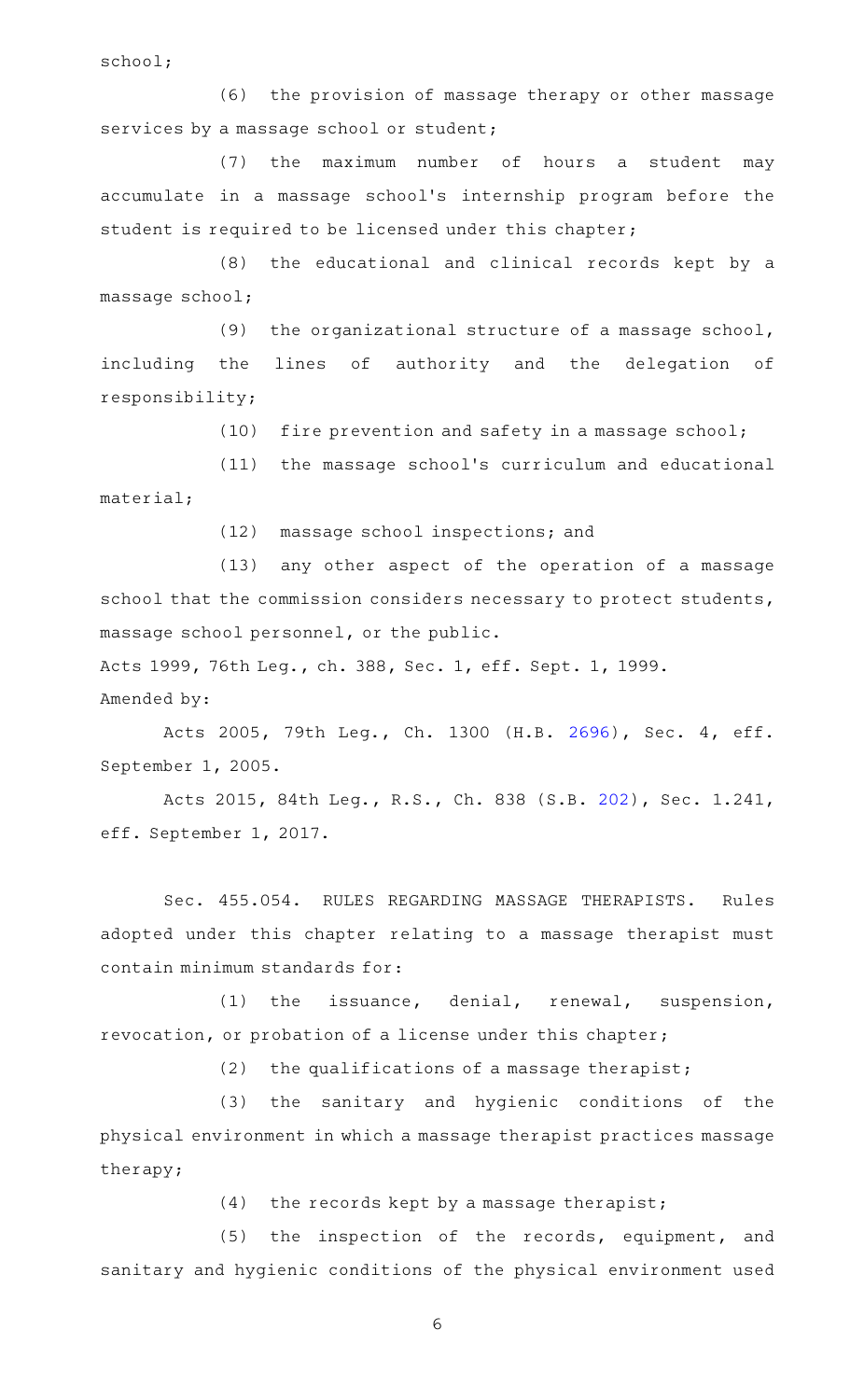by a massage therapist in practicing massage therapy; and

(6) any other aspect of the practice of a massage therapist necessary to protect the public. Acts 1999, 76th Leg., ch. 388, Sec. 1, eff. Sept. 1, 1999. Amended by:

Acts 2005, 79th Leg., Ch. 1300 (H.B. [2696](http://www.legis.state.tx.us/tlodocs/79R/billtext/html/HB02696F.HTM)), Sec. 4, eff. September 1, 2005.

Sec. 455.055. RULES REGARDING MASSAGE THERAPY INSTRUCTORS. Rules adopted under this chapter relating to a massage therapy instructor must contain minimum standards for:

(1) the issuance, denial, renewal, suspension, revocation, or probation of a license under this chapter;

(2) the qualifications of a massage therapy instructor;

 $(3)$  the supervision of a student by a massage therapy instructor;

 $(4)$  the maximum number of hours a student may accumulate in an internship program under the supervision of a massage therapy instructor before the student is required to be licensed under this chapter;

 $(5)$  the equipment essential to the education, health, and safety of students and the public;

(6) the sanitary and hygienic conditions of the physical environment in which a massage therapy instructor teaches;

(7) the provision of massage therapy or other massage services by a student or a massage therapy instructor;

(8) the educational and clinical records kept by a massage therapy instructor;

(9) the curriculum taught and educational material used by a massage therapy instructor;

(10) the inspection of the records, equipment, and physical environment of a massage therapy instructor; and

(11) any other aspect of a massage therapy instructor 's instruction or operation of any portion of the course of instruction required for a massage therapist license. Acts 1999, 76th Leg., ch. 388, Sec. 1, eff. Sept. 1, 1999.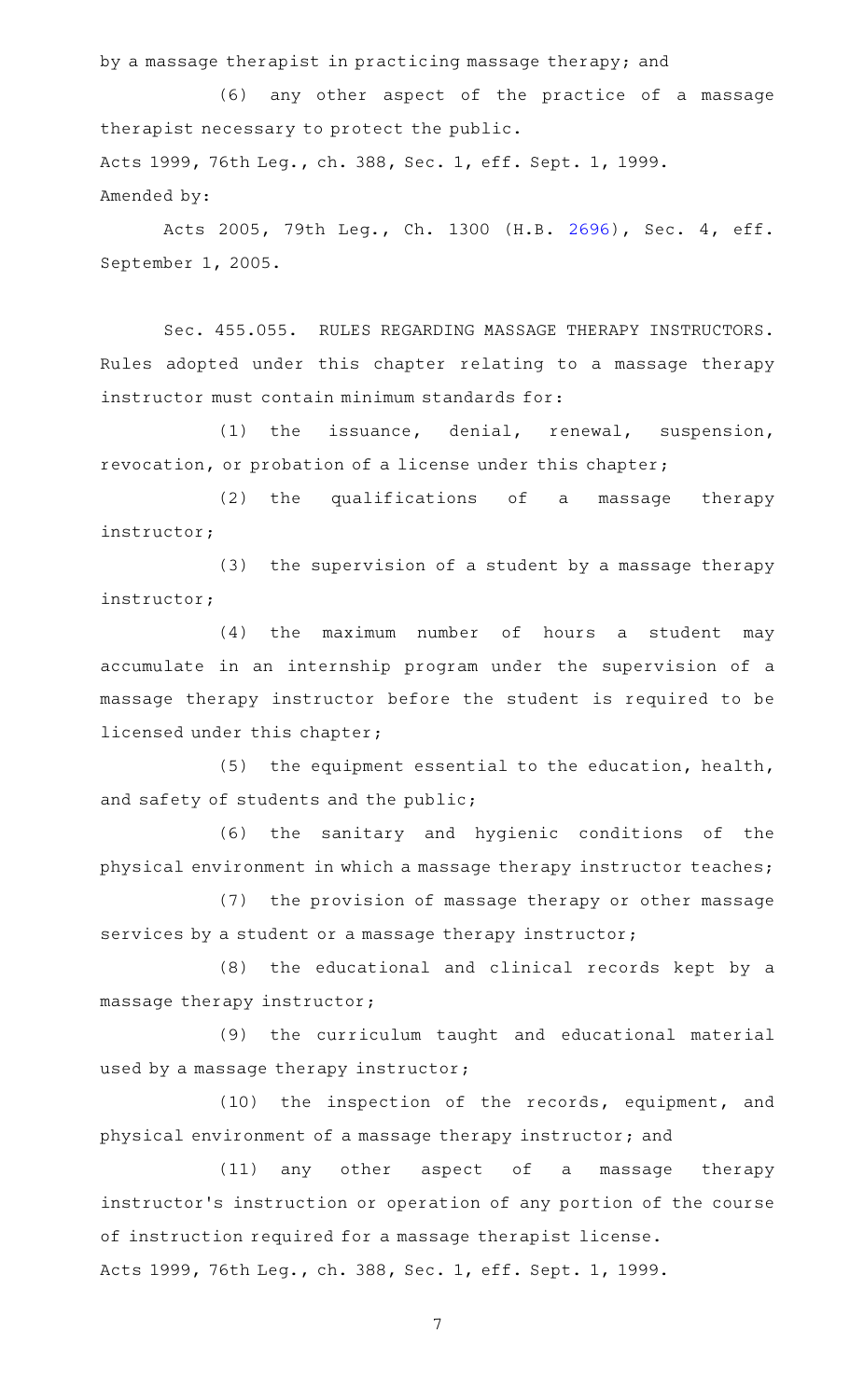#### Amended by:

Acts 2005, 79th Leg., Ch. 1300 (H.B. [2696](http://www.legis.state.tx.us/tlodocs/79R/billtext/html/HB02696F.HTM)), Sec. 4, eff. September 1, 2005.

Sec. 455.059. INSPECTIONS; INVESTIGATIONS. The department, the department 's authorized representative, or a peace officer may enter the premises of a massage establishment or massage school at:

(1) reasonable times to conduct an inspection incidental to the issuance of a license; and

 $(2)$  other times that the department, the department's authorized representative, or a peace officer considers necessary to ensure compliance with this chapter and the rules adopted under this chapter.

Added by Acts 2017, 85th Leg., R.S., Ch. 1105 (H.B. [4007](http://www.legis.state.tx.us/tlodocs/85R/billtext/html/HB04007F.HTM)), Sec. 6.004, eff. September 1, 2017.

#### SUBCHAPTER C. MASSAGE THERAPY ADVISORY BOARD

Sec. 455.101. ADVISORY BOARD MEMBERSHIP. (a) The advisory board consists of nine members appointed by the presiding officer of the commission with the approval of the commission as follows:

(1) two members who are licensed massage therapists;

(2) two members who represent licensed massage schools;

(3) two members who represent licensed massage establishments;

(4) one member who is a peace officer with expertise in the enforcement of Chapter [20A,](http://www.statutes.legis.state.tx.us/GetStatute.aspx?Code=PE&Value=20A) Penal Code, and Subchapter [A](http://www.statutes.legis.state.tx.us/GetStatute.aspx?Code=PE&Value=43.01), Chapter [43,](http://www.statutes.legis.state.tx.us/GetStatute.aspx?Code=PE&Value=43) Penal Code; and

 $(5)$  two members of the public.

(b) Appointments to the advisory board shall be made without regard to the race, color, disability, sex, religion, age, or national origin of the appointee.

Added by Acts 1999, 76th Leg., ch. 388, Sec. 1, eff. Sept. 1, 1999. Amended by:

Acts 2015, 84th Leg., R.S., Ch. 838 (S.B. [202](http://www.legis.state.tx.us/tlodocs/84R/billtext/html/SB00202F.HTM)), Sec. 1.243,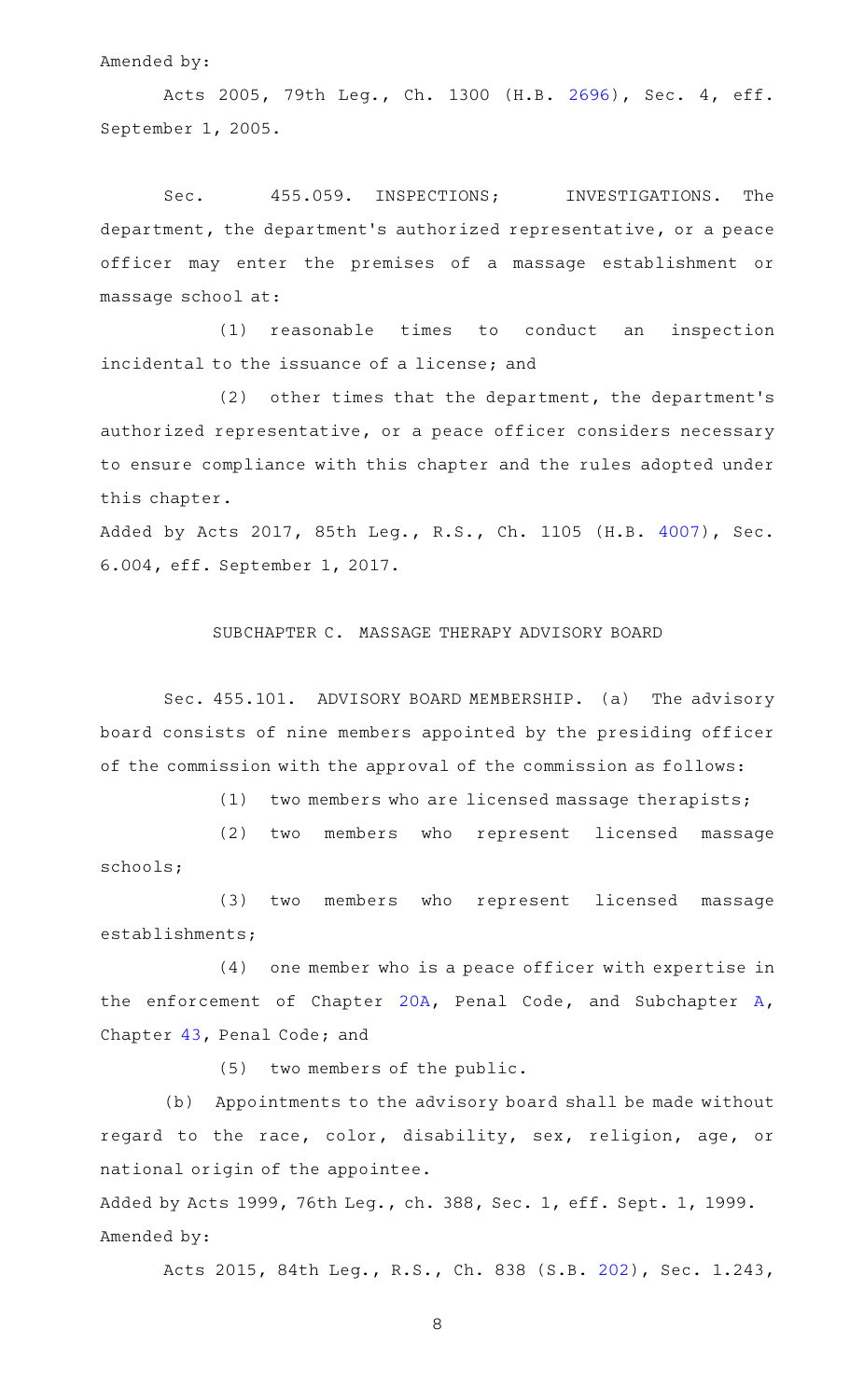eff. September 1, 2017.

Acts 2017, 85th Leg., R.S., Ch. 1105 (H.B. [4007](http://www.legis.state.tx.us/tlodocs/85R/billtext/html/HB04007F.HTM)), Sec. 6.005, eff. September 1, 2017.

Sec. 455.102. DUTIES OF ADVISORY BOARD. The advisory board shall provide advice and recommendations to the department on technical matters relevant to the administration of this chapter. Added by Acts 2017, 85th Leg., R.S., Ch. 1105 (H.B. [4007](http://www.legis.state.tx.us/tlodocs/85R/billtext/html/HB04007F.HTM)), Sec. 6.005, eff. September 1, 2017.

Sec. 455.103. TERMS; VACANCIES. (a) Members of the advisory board are appointed for staggered six-year terms. The terms of three members expire September 1 of each odd-numbered year.

(b) If a vacancy occurs on the advisory board during a member 's term, the presiding officer of the commission, with the commission 's approval, shall appoint a replacement who meets the qualifications for the vacant position to serve for the remainder of the term.

Acts 1999, 76th Leg., ch. 388, Sec. 1, eff. Sept. 1, 1999.

Amended by:

Acts 2005, 79th Leg., Ch. 1300 (H.B. [2696](http://www.legis.state.tx.us/tlodocs/79R/billtext/html/HB02696F.HTM)), Sec. 5, eff. September 1, 2005.

Acts 2015, 84th Leg., R.S., Ch. 1 (S.B. [219](http://www.legis.state.tx.us/tlodocs/84R/billtext/html/SB00219F.HTM)), Sec. 5.079, eff. April 2, 2015.

Acts 2015, 84th Leg., R.S., Ch. 838 (S.B. [202](http://www.legis.state.tx.us/tlodocs/84R/billtext/html/SB00202F.HTM)), Sec. 1.244, eff. September 1, 2017.

Acts 2017, 85th Leg., R.S., Ch. 1105 (H.B. [4007](http://www.legis.state.tx.us/tlodocs/85R/billtext/html/HB04007F.HTM)), Sec. 6.005, eff. September 1, 2017.

Sec. 455.104. PRESIDING OFFICER. (a) The presiding officer of the commission shall designate a member of the advisory board to serve as the presiding officer of the advisory board for a term of one year.

(b) The presiding officer of the advisory board may vote on any matter before the advisory board.

Acts 1999, 76th Leg., ch. 388, Sec. 1, eff. Sept. 1, 1999.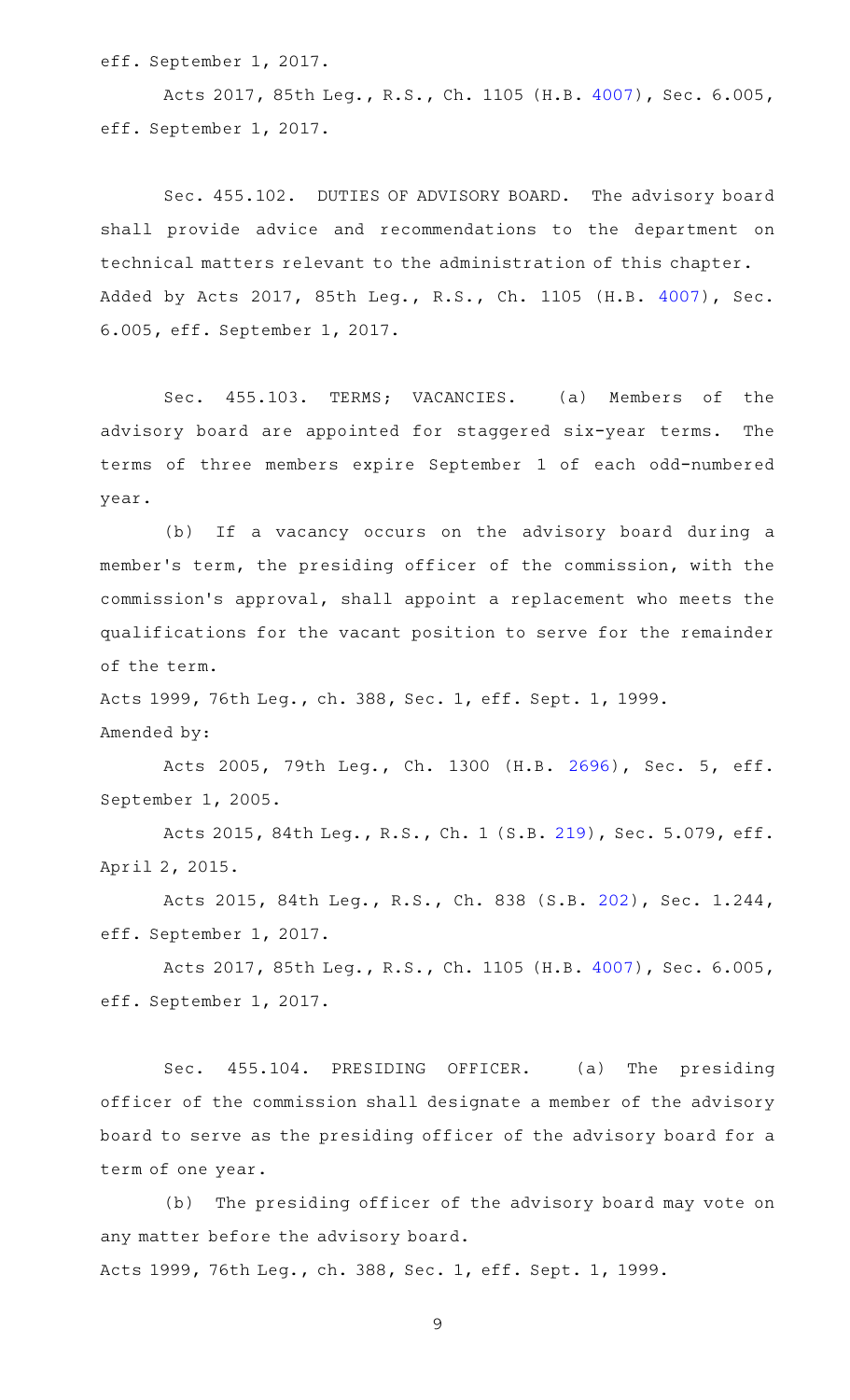Amended by:

Acts 2005, 79th Leg., Ch. 1300 (H.B. [2696](http://www.legis.state.tx.us/tlodocs/79R/billtext/html/HB02696F.HTM)), Sec. 6, eff. September 1, 2005.

Acts 2007, 80th Leg., R.S., Ch. 1399 (H.B. [2644](http://www.legis.state.tx.us/tlodocs/80R/billtext/html/HB02644F.HTM)), Sec. 1, eff. September 1, 2007.

Acts 2017, 85th Leg., R.S., Ch. 1105 (H.B. [4007](http://www.legis.state.tx.us/tlodocs/85R/billtext/html/HB04007F.HTM)), Sec. 6.005, eff. September 1, 2017.

Sec. 455.105. MEETINGS. The advisory board shall meet at the call of the executive director or the presiding officer of the commission.

Added by Acts 2005, 79th Leg., Ch. 1300 (H.B. [2696\)](http://www.legis.state.tx.us/tlodocs/79R/billtext/html/HB02696F.HTM), Sec. 7, eff. September 1, 2005.

Amended by:

Acts 2017, 85th Leg., R.S., Ch. 1105 (H.B. [4007](http://www.legis.state.tx.us/tlodocs/85R/billtext/html/HB04007F.HTM)), Sec. 6.005, eff. September 1, 2017.

# SUBCHAPTER D. LICENSING

Sec. 455.151. LICENSE REQUIRED. (a) Unless the person is exempt from the licensing requirement, a person may not act as a massage therapist, massage school, massage therapy instructor, or massage establishment unless the person holds an appropriate license issued under this chapter.

(b) Unless the person is exempt from the licensing requirement, a person may not represent that the person is a massage therapist, massage school, massage therapy instructor, or massage establishment unless the person holds an appropriate license under this chapter.

(c)AAA person may not for compensation perform or offer to perform any service with a purported health benefit that involves physical contact with a client unless the person:

(1) holds an appropriate license issued under this chapter; or

(2) is licensed or authorized under other law to perform the service.

(d) The department may issue one or more types of licenses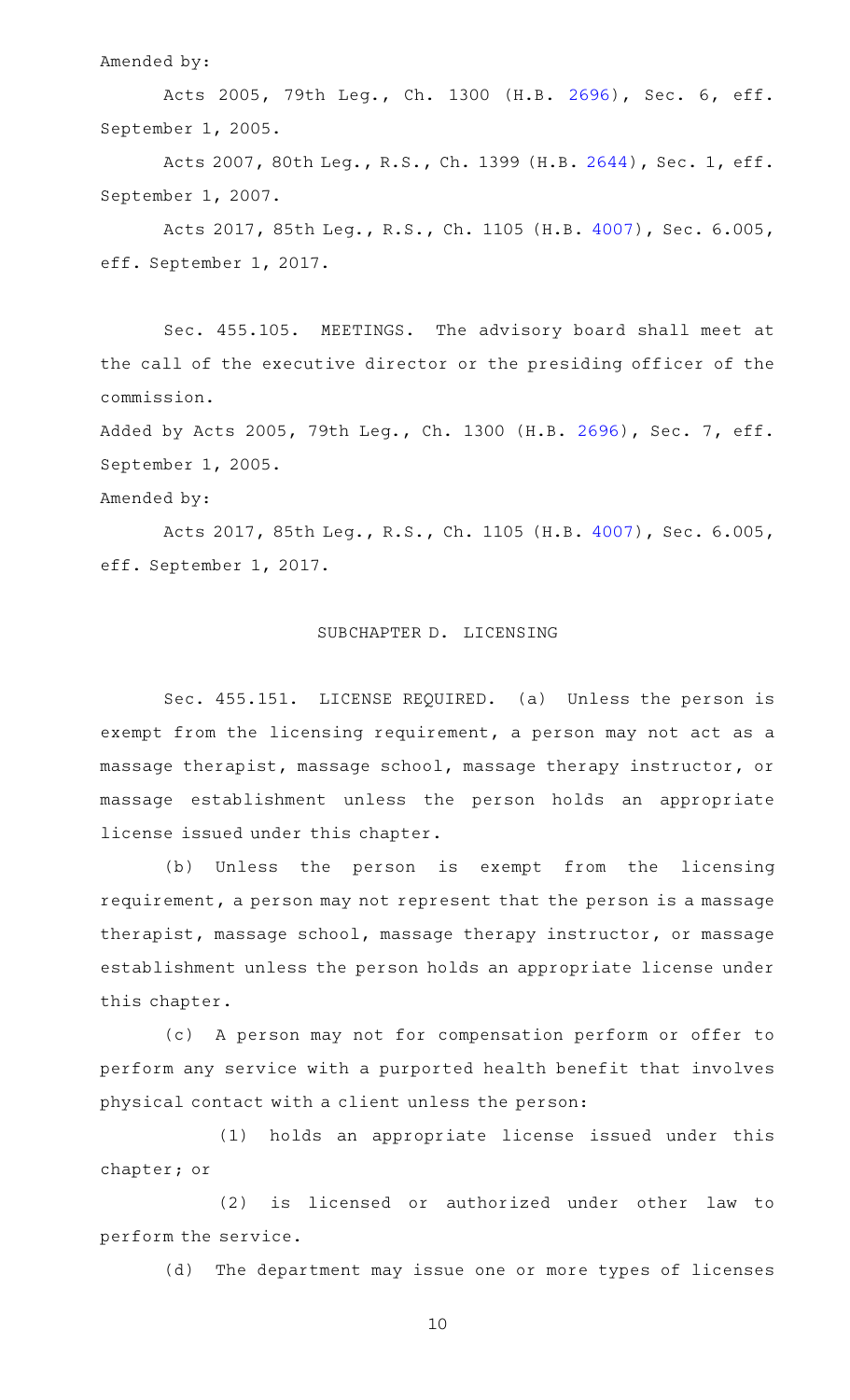not otherwise provided for by this chapter that authorize the license holder to perform a service described by Subsection (c). The commission may adopt rules governing a license issued under this subsection.

Added by Acts 1999, 76th Leg., ch. 388, Sec. 1, eff. Sept. 1, 1999. Amended by:

Acts 2005, 79th Leg., Ch. 1300 (H.B. [2696](http://www.legis.state.tx.us/tlodocs/79R/billtext/html/HB02696F.HTM)), Sec. 9, eff. September 1, 2005.

Acts 2007, 80th Leg., R.S., Ch. 1399 (H.B. [2644](http://www.legis.state.tx.us/tlodocs/80R/billtext/html/HB02644F.HTM)), Sec. 2, eff. September 1, 2007.

Acts 2015, 84th Leg., R.S., Ch. 1 (S.B. [219](http://www.legis.state.tx.us/tlodocs/84R/billtext/html/SB00219F.HTM)), Sec. 5.080, eff. April 2, 2015.

Acts 2015, 84th Leg., R.S., Ch. 838 (S.B. [202](http://www.legis.state.tx.us/tlodocs/84R/billtext/html/SB00202F.HTM)), Sec. 1.245, eff. September 1, 2017.

Sec. 455.152. INELIGIBILITY FOR LICENSE. A person is not eligible for a license as a massage establishment, massage school, massage therapist, or massage therapy instructor if the person is an individual and has been convicted of, entered a plea of nolo contendere or guilty to, or received deferred adjudication for an offense under Chapter [20A,](http://www.statutes.legis.state.tx.us/GetStatute.aspx?Code=PE&Value=20A) Penal Code, or Subchapter [A,](http://www.statutes.legis.state.tx.us/GetStatute.aspx?Code=PE&Value=43.01) Chapter [43](http://www.statutes.legis.state.tx.us/GetStatute.aspx?Code=PE&Value=43), Penal Code, or another sexual offense.

Added by Acts 1999, 76th Leg., ch. 388, Sec. 1, eff. Sept. 1, 1999. Amended by:

Acts 2005, 79th Leg., Ch. 1300 (H.B. [2696](http://www.legis.state.tx.us/tlodocs/79R/billtext/html/HB02696F.HTM)), Sec. 9, eff. September 1, 2005.

Acts 2017, 85th Leg., R.S., Ch. 1105 (H.B. [4007](http://www.legis.state.tx.us/tlodocs/85R/billtext/html/HB04007F.HTM)), Sec. 6.006, eff. September 1, 2017.

Acts 2019, 86th Leg., R.S., Ch. 787 (H.B. [1865](http://www.legis.state.tx.us/tlodocs/86R/billtext/html/HB01865F.HTM)), Sec. 1, eff. September 1, 2019.

Sec. 455.1525. CRIMINAL HISTORY RECORD INFORMATION REQUIREMENT FOR LICENSE ISSUANCE. (a) The department shall require an applicant for a license to submit a complete and legible set of fingerprints, on a form prescribed by the department, to the department or to the Department of Public Safety for the purpose of obtaining criminal history record information from the Department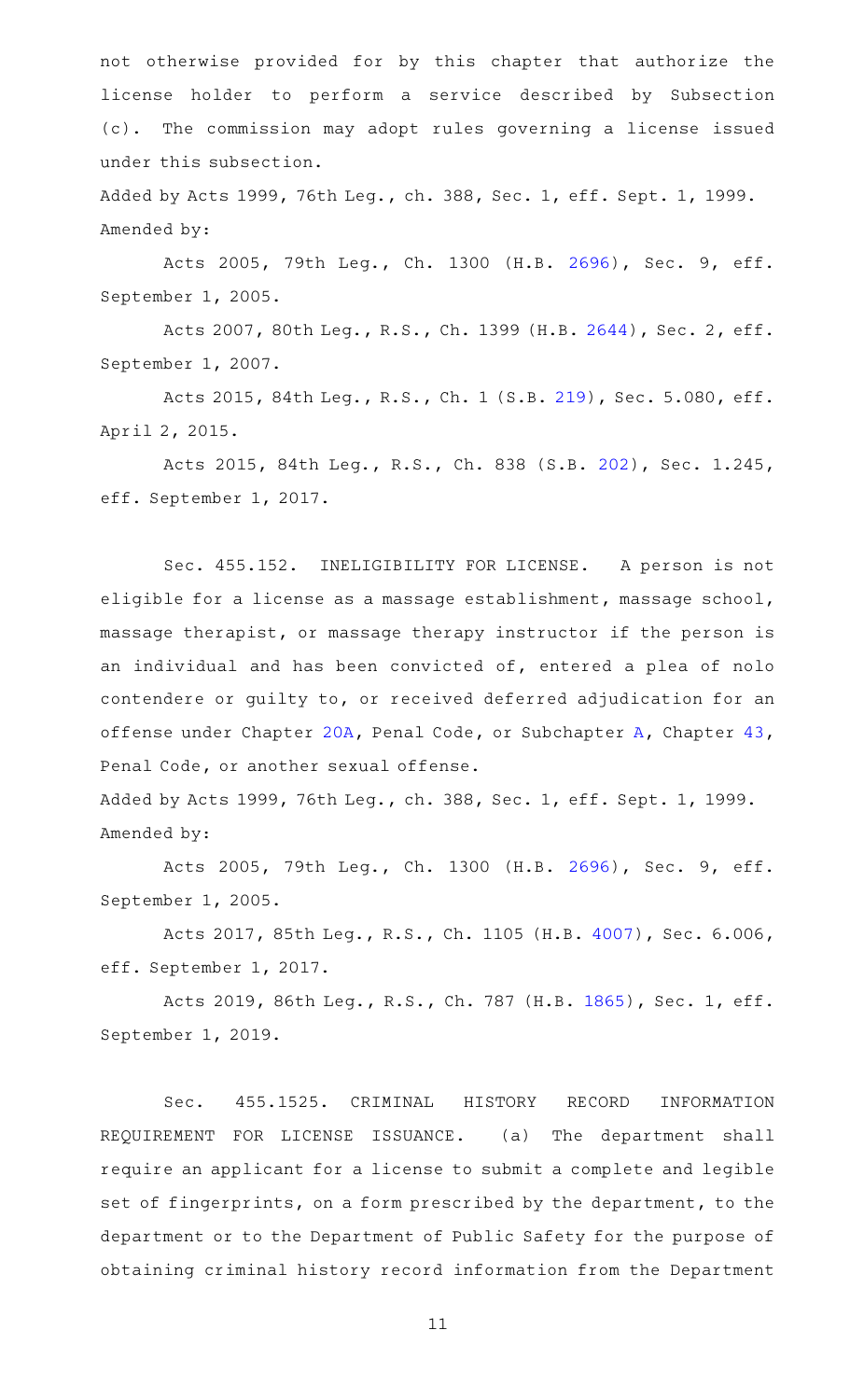of Public Safety and the Federal Bureau of Investigation.

(b) The department may not issue a license to a person who does not comply with the requirement of Subsection (a).

The department shall conduct a criminal history record information check of each applicant for a license using information:

(1) provided by the individual under this section; and

(2) made available to the department by the Department of Public Safety, the Federal Bureau of Investigation, and any other criminal justice agency under Chapter [411,](http://www.statutes.legis.state.tx.us/GetStatute.aspx?Code=GV&Value=411) Government Code.

(d) The department may:

(1) enter into an agreement with the Department of Public Safety to administer a criminal history record information check required under this section; and

(2) authorize the Department of Public Safety to collect from each applicant the costs incurred by the Department of Public Safety in conducting the criminal history record information check.

(e) For purposes of this section, if the applicant for a license is an entity, the applicant must submit fingerprints as required by Subsection (a) for each individual who:

(1) personally or constructively holds, including as the beneficiary of a trust:

(A) at least 10 percent of the entity's outstanding stock; or

 $(B)$  more than \$25,000 of the fair market value of the entity;

 $(2)$  has the controlling interest in the entity;

(3) has a direct or indirect participating interest through shares, stock, or otherwise, regardless of whether voting rights are included, of more than 10 percent of the profits, proceeds, or capital gains of the entity;

(4) is a member of the board of directors or other governing body of the entity; or

 $(5)$  serves as:

- (A) an elected officer of the entity; or
- (B) a general manager of the entity.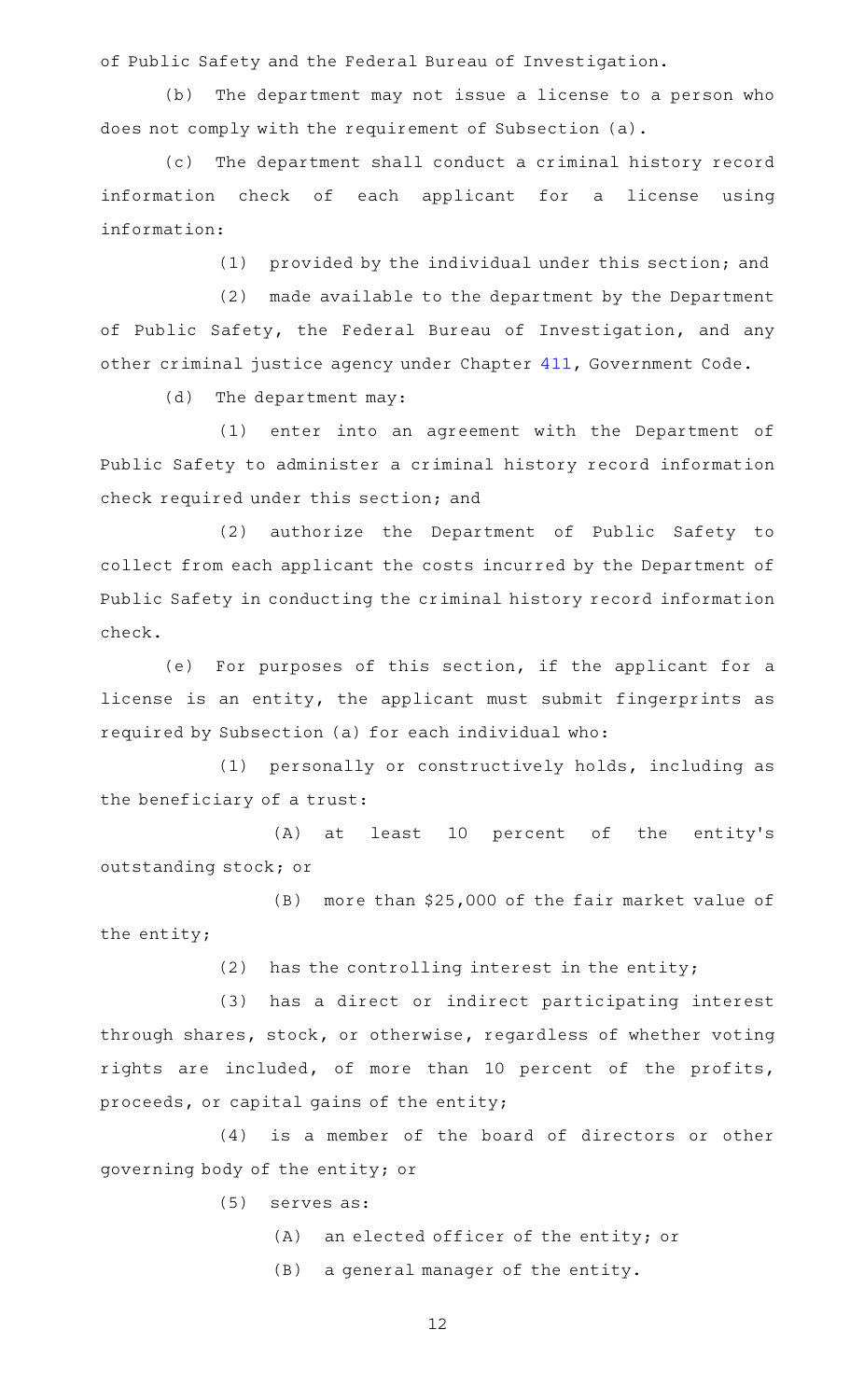Added by Acts 2005, 79th Leg., Ch. 1300 (H.B. [2696](http://www.legis.state.tx.us/tlodocs/79R/billtext/html/HB02696F.HTM)), Sec. 10, eff. September 1, 2005.

Amended by:

Acts 2017, 85th Leg., R.S., Ch. 1105 (H.B. [4007](http://www.legis.state.tx.us/tlodocs/85R/billtext/html/HB04007F.HTM)), Sec. 6.007, eff. September 1, 2017.

Acts 2019, 86th Leg., R.S., Ch. 787 (H.B. [1865](http://www.legis.state.tx.us/tlodocs/86R/billtext/html/HB01865F.HTM)), Sec. 2, eff. September 1, 2019.

Sec. 455.153. APPLICATION FOR LICENSE. An applicant for a license under this chapter must:

(1) submit an application in the manner and on a form prescribed by the executive director;

(2) pass any required examination; and

(3) include with the application the application fee set by the commission by rule.

Acts 1999, 76th Leg., ch. 388, Sec. 1, eff. Sept. 1, 1999. Amended by:

Acts 2005, 79th Leg., Ch. 1300 (H.B. [2696](http://www.legis.state.tx.us/tlodocs/79R/billtext/html/HB02696F.HTM)), Sec. 11, eff. September 1, 2005.

Acts 2015, 84th Leg., R.S., Ch. 1 (S.B. [219](http://www.legis.state.tx.us/tlodocs/84R/billtext/html/SB00219F.HTM)), Sec. 5.081, eff. April 2, 2015.

Acts 2017, 85th Leg., R.S., Ch. 1105 (H.B. [4007](http://www.legis.state.tx.us/tlodocs/85R/billtext/html/HB04007F.HTM)), Sec. 6.008, eff. September 1, 2017.

Sec. 455.154. GENERAL PROVISIONS RELATING TO LICENSES. (a) The holder of a license may exercise all professional rights, honors, and privileges relating to the practice of massage therapy.

(b) A license is the property of the department and must be surrendered on demand.

Acts 1999, 76th Leg., ch. 388, Sec. 1, eff. Sept. 1, 1999. Amended by:

Acts 2005, 79th Leg., Ch. 1300 (H.B. [2696](http://www.legis.state.tx.us/tlodocs/79R/billtext/html/HB02696F.HTM)), Sec. 11, eff. September 1, 2005.

Sec. 455.155. LICENSE EXEMPTION. (a) Section [455.151](http://www.statutes.legis.state.tx.us/GetStatute.aspx?Code=OC&Value=455.151) does not apply to an establishment or person that:

(1) holds a license, permit, certificate, or other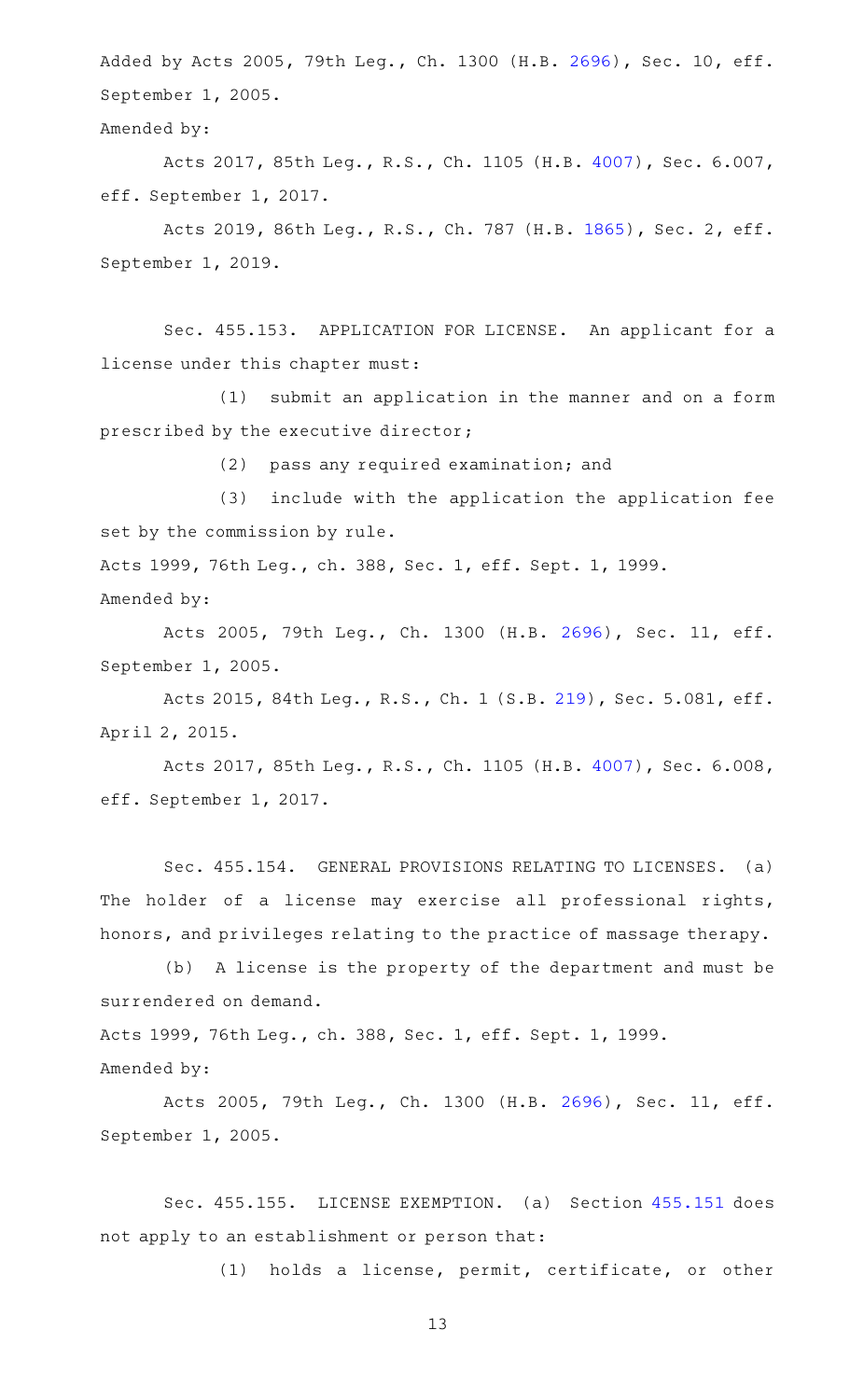credential issued by this state under another law; and

(2) offers or performs massage therapy under the scope of that credential.

(b) A licensed massage therapist who practices as a solo practitioner is not required to hold a license as a massage establishment.

(c)AAA place of business is not required to hold a license under this chapter if:

(1) the place of business is owned by the federal government, the state, or a political subdivision of the state;

 $(2)$  at the place of business, a licensed massage therapist practices as a solo practitioner and:

 $(A)$  does not use a business name or assumed name; or

(B) uses a business name or an assumed name and provides the massage therapist 's full legal name or license number in each advertisement and each time the business name or assumed name appears in writing;

 $(3)$  at the place of business, an acupuncturist, athletic trainer, chiropractor, cosmetologist, midwife, nurse, occupational therapist, perfusionist, physical therapist, physician, physician assistant, podiatrist, respiratory care practitioner, or surgical assistant licensed or certified in this state employs or contracts with a licensed massage therapist to provide massage therapy as part of the person 's practice; or

 $(4)$  at the place of business, a person offers to perform or performs massage therapy:

(A) for not more than 72 hours in any six-month period; and

 $(B)$  as part of a public or charity event, the primary purpose of which is not to provide massage therapy.

(d) A sexually oriented business may not:

(1) hold a license under this chapter; or

(2) operate as a massage establishment under this chapter.

Acts 1999, 76th Leg., ch. 388, Sec. 1, eff. Sept. 1, 1999. Amended by: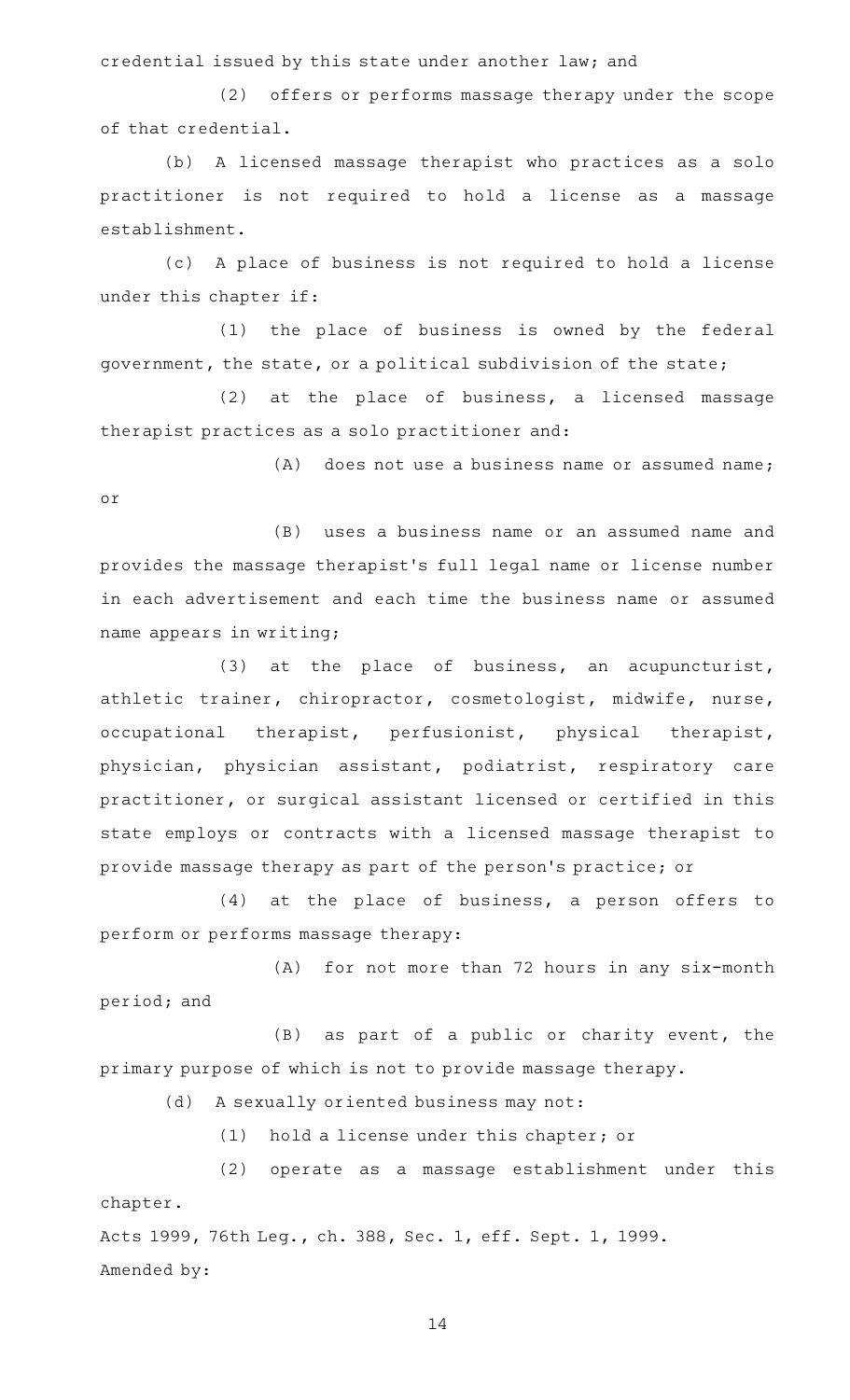Acts 2005, 79th Leg., Ch. 1300 (H.B. [2696](http://www.legis.state.tx.us/tlodocs/79R/billtext/html/HB02696F.HTM)), Sec. 11, eff. September 1, 2005.

Acts 2007, 80th Leg., R.S., Ch. 1399 (H.B. [2644](http://www.legis.state.tx.us/tlodocs/80R/billtext/html/HB02644F.HTM)), Sec. 3, eff. September 1, 2007.

Sec. 455.156. LICENSE REQUIREMENTS FOR MASSAGE THERAPIST. (a) The department shall issue a license to each qualified applicant who applies for a massage therapist license.

(b) An applicant for a license under this section must be an individual and:

(1) present evidence satisfactory to the department that the person has satisfactorily completed massage therapy studies in a 500-hour minimum, supervised course of instruction in a manner provided by Subsection (c), in which at least:

(A) 200 hours are taught by a licensed massage therapy instructor and dedicated to the study of massage therapy techniques and theory and the practice of manipulation of soft tissue, with at least 125 hours dedicated to the study of Swedish massage therapy techniques;

(B) 50 hours are dedicated to the study of anatomy;

(C) 25 hours are dedicated to the study of physiology;

(D) 50 hours are dedicated to the study of kinesiology; (E) 40 hours are dedicated to the study of

pathology;

(F) 20 hours are dedicated to the study of hydrotherapy;

(G) 45 hours are dedicated to the study of massage therapy laws and rules, business practices, and professional ethics standards;

(H) 20 hours are dedicated to the study of health, hygiene, first aid, universal precautions, and cardiopulmonary resuscitation (CPR); and

> (I) 50 hours are spent in an internship program; (2) pass the required examinations; and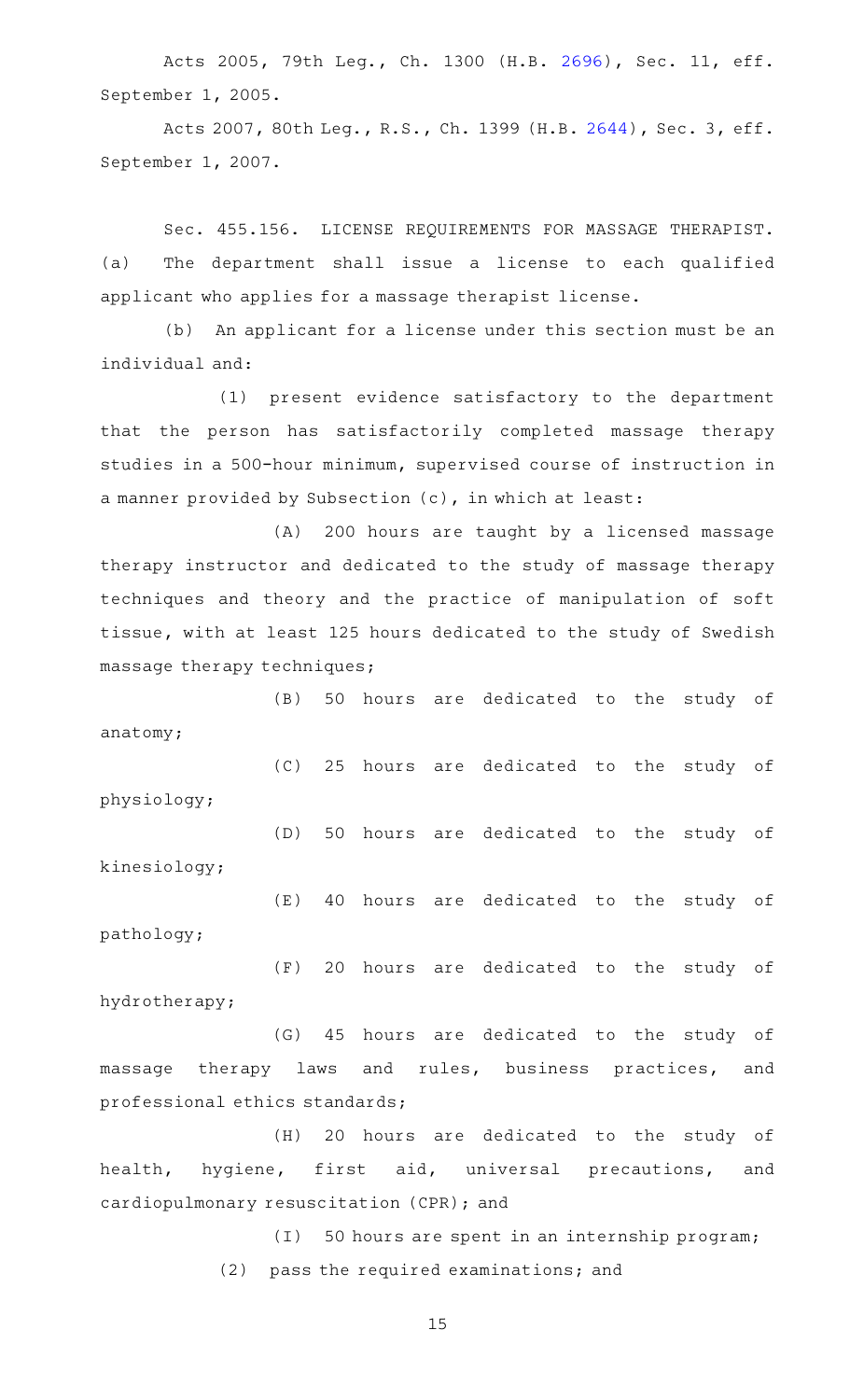(3) be at least 18 years of age.

(c) The hours of instruction required by Subsection (b) must be provided by a massage therapy instructor at a massage school, licensed massage school, state-approved educational institution, or any combination of instructors or schools. The hours of instruction required by Subsections  $(b)(1)(B)-(H)$  may be provided using distance learning. Distance learning is not limited to live instruction.

Added by Acts 1999, 76th Leg., ch. 388, Sec. 1, eff. Sept. 1, 1999. Amended by Acts 2001, 77th Leg., ch. 1420, Sec. 14.220(a), eff. Sept. 1, 2001.

Amended by:

Acts 2005, 79th Leg., Ch. 1300 (H.B. [2696](http://www.legis.state.tx.us/tlodocs/79R/billtext/html/HB02696F.HTM)), Sec. 11, eff. September 1, 2005.

Acts 2007, 80th Leg., R.S., Ch. 1399 (H.B. [2644](http://www.legis.state.tx.us/tlodocs/80R/billtext/html/HB02644F.HTM)), Sec. 4, eff. September 1, 2007.

Acts 2017, 85th Leg., R.S., Ch. 1105 (H.B. [4007](http://www.legis.state.tx.us/tlodocs/85R/billtext/html/HB04007F.HTM)), Sec. 6.009, eff. September 1, 2017.

Acts 2021, 87th Leg., R.S., Ch. 163 (S.B. [1130](http://www.legis.state.tx.us/tlodocs/87R/billtext/html/SB01130F.HTM)), Sec. 1, eff. May 28, 2021.

Sec. 455.159. STUDENT INTERNSHIP PROGRAM. (a) An internship program must:

 $(1)$  meet the qualifications established by the department;

 $(2)$  provide a student with a minimum of 40 hours of hands-on massage therapy experience; and

(3) be conducted on the school grounds or in a clinic or classroom setting provided by the massage school or massage therapy instructor.

(b) A student must complete the first 250 hours of required training at a massage school or with a massage therapy instructor before the student is eligible to enter an internship program.

(c)AAA student who is participating in an internship program must be under the supervision and direction of a massage therapy instructor during the hours that the student is working in the program.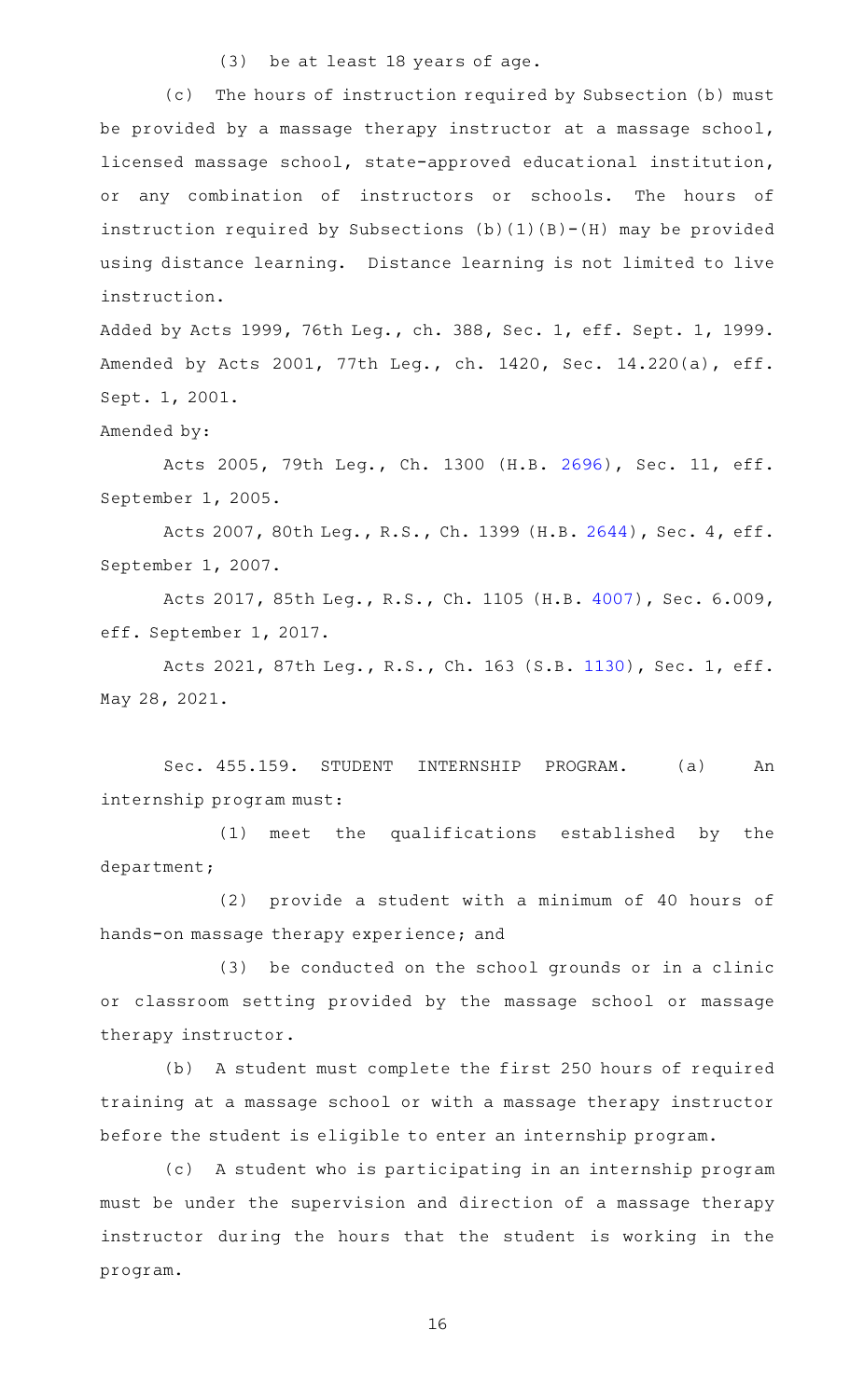(d) A student who is participating in an internship program may:

 $(1)$  make an appointment with a client;

 $(2)$  interview a client;

(3) provide massage therapy, including providing massage therapy for compensation in an amount set by the massage school or massage therapy instructor and paid to the school or instructor;

(4) collect and review a client evaluation with the student's supervisor; and

(5) perform other tasks necessary to the business of providing massage therapy to the public.

Acts 1999, 76th Leg., ch. 388, Sec. 1, eff. Sept. 1, 1999.

Amended by:

Acts 2005, 79th Leg., Ch. 1300 (H.B. [2696](http://www.legis.state.tx.us/tlodocs/79R/billtext/html/HB02696F.HTM)), Sec. 14, eff. September 1, 2005.

Sec. 455.160. LICENSE TERM AND RENEWAL. (a) A license issued under this chapter is valid for two years. A license holder must renew the license biennially.

(b) Repealed by Acts 2015, 84th Leg., R.S., Ch. 838, Sec. 1.298(7), eff. September 1, 2017.

(c) Repealed by Acts 2015, 84th Leg., R.S., Ch. 838 , Sec. 1.298(7), eff. September 1, 2017.

(d) Repealed by Acts 2015, 84th Leg., R.S., Ch. 838, Sec. 1.298(7), eff. September 1, 2017.

(e) Repealed by Acts 2015, 84th Leg., R.S., Ch. 838 , Sec. 1.298(7), eff. September 1, 2017.

(f) Repealed by Acts 2015, 84th Leg., R.S., Ch. 838 , Sec. 1.298(7), eff. September 1, 2017.

(g) Repealed by Acts 2015, 84th Leg., R.S., Ch. 838, Sec. 1.298(7), eff. September 1, 2017.

(h) On receipt of a request for a renewal of a license issued under this chapter, the department shall conduct a criminal background check under Section [455.1525](http://www.statutes.legis.state.tx.us/GetStatute.aspx?Code=OC&Value=455.1525).

Added by Acts 1999, 76th Leg., ch. 388, Sec. 1, eff. Sept. 1, 1999. Amended by Acts 2001, 77th Leg., ch. 1420, Sec. 14.222(a), eff.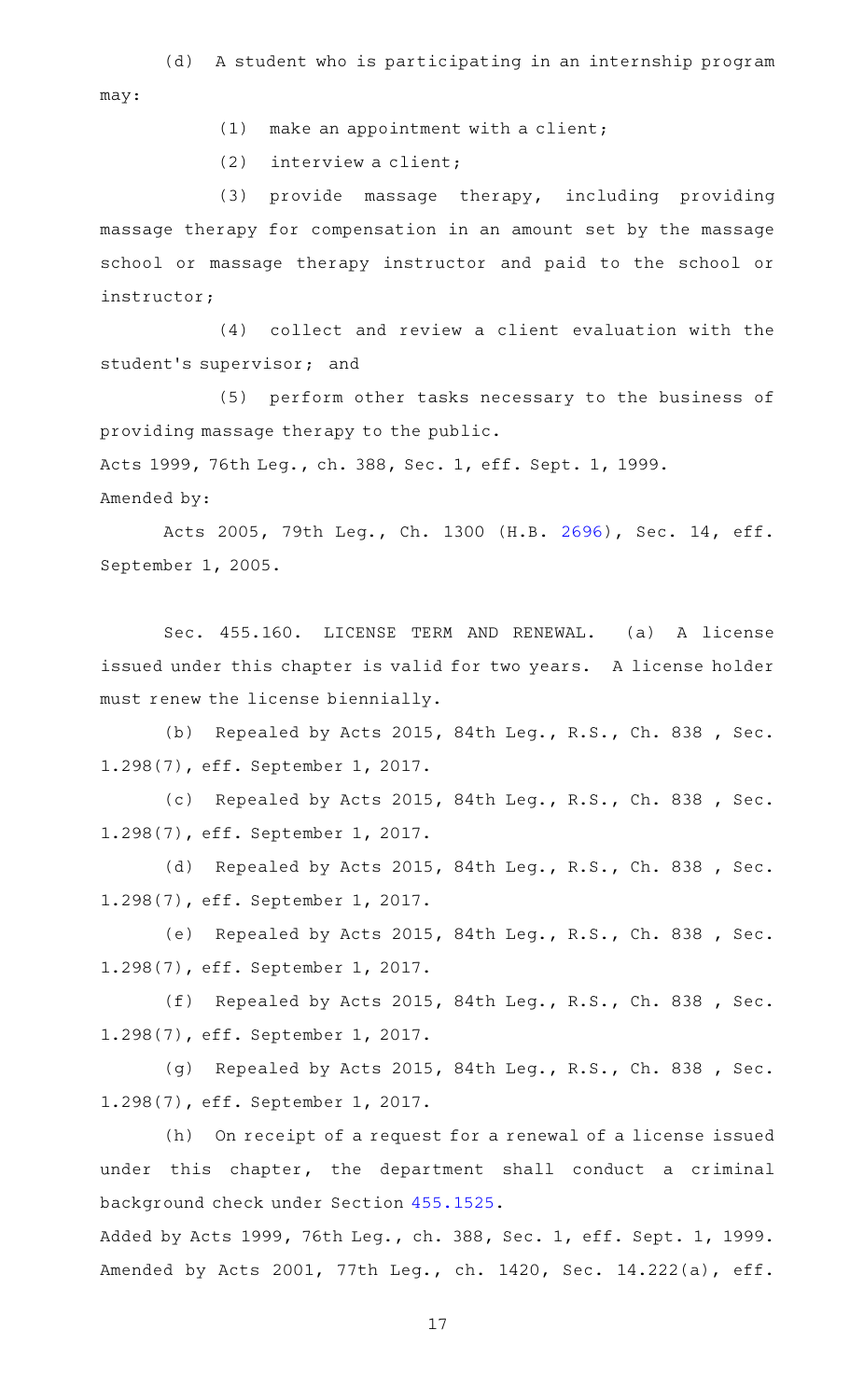Sept. 1, 2001.

Amended by:

Acts 2005, 79th Leg., Ch. 1300 (H.B. [2696](http://www.legis.state.tx.us/tlodocs/79R/billtext/html/HB02696F.HTM)), Sec. 15, eff. September 1, 2005.

Acts 2015, 84th Leg., R.S., Ch. 1 (S.B. [219](http://www.legis.state.tx.us/tlodocs/84R/billtext/html/SB00219F.HTM)), Sec. 5.084, eff. April 2, 2015.

Acts 2015, 84th Leg., R.S., Ch. 838 (S.B. [202](http://www.legis.state.tx.us/tlodocs/84R/billtext/html/SB00202F.HTM)), Sec. 1.248, eff. September 1, 2017.

Acts 2015, 84th Leg., R.S., Ch. 838 (S.B. [202](http://www.legis.state.tx.us/tlodocs/84R/billtext/html/SB00202F.HTM)), Sec. 1.249, eff. September 1, 2017.

Acts 2015, 84th Leg., R.S., Ch. 838 (S.B. [202\)](http://www.legis.state.tx.us/tlodocs/84R/billtext/html/SB00202F.HTM), Sec. 1.298(7), eff. September 1, 2017.

Acts 2019, 86th Leg., R.S., Ch. 787 (H.B. [1865](http://www.legis.state.tx.us/tlodocs/86R/billtext/html/HB01865F.HTM)), Sec. 3, eff. September 1, 2019.

Sec. 455.161. STUDENT PERMIT; ELIGIBILITY. (a) The department shall require a student enrolled in a massage school in this state to hold a permit stating the student 's name and the name of the school. The permit must be displayed in a reasonable manner at the school.

(b) The department shall issue a student permit to an applicant who submits an application to the department for a student permit accompanied by any required fee.

(c) An applicant for a student permit described by this section shall:

(1) submit an enrollment application to the department in a form and manner prescribed by the department; and

(2) satisfy other requirements specified by the department.

Added by Acts 2019, 86th Leg., R.S., Ch. 787 (H.B. [1865](http://www.legis.state.tx.us/tlodocs/86R/billtext/html/HB01865F.HTM)), Sec. 4, eff. September 1, 2019.

# SUBCHAPTER E. PRACTICE BY LICENSE HOLDERS

Sec. 455.201. REFERRAL FROM PHYSICIAN. A person issued a license may receive referrals from a physician to administer massage therapy.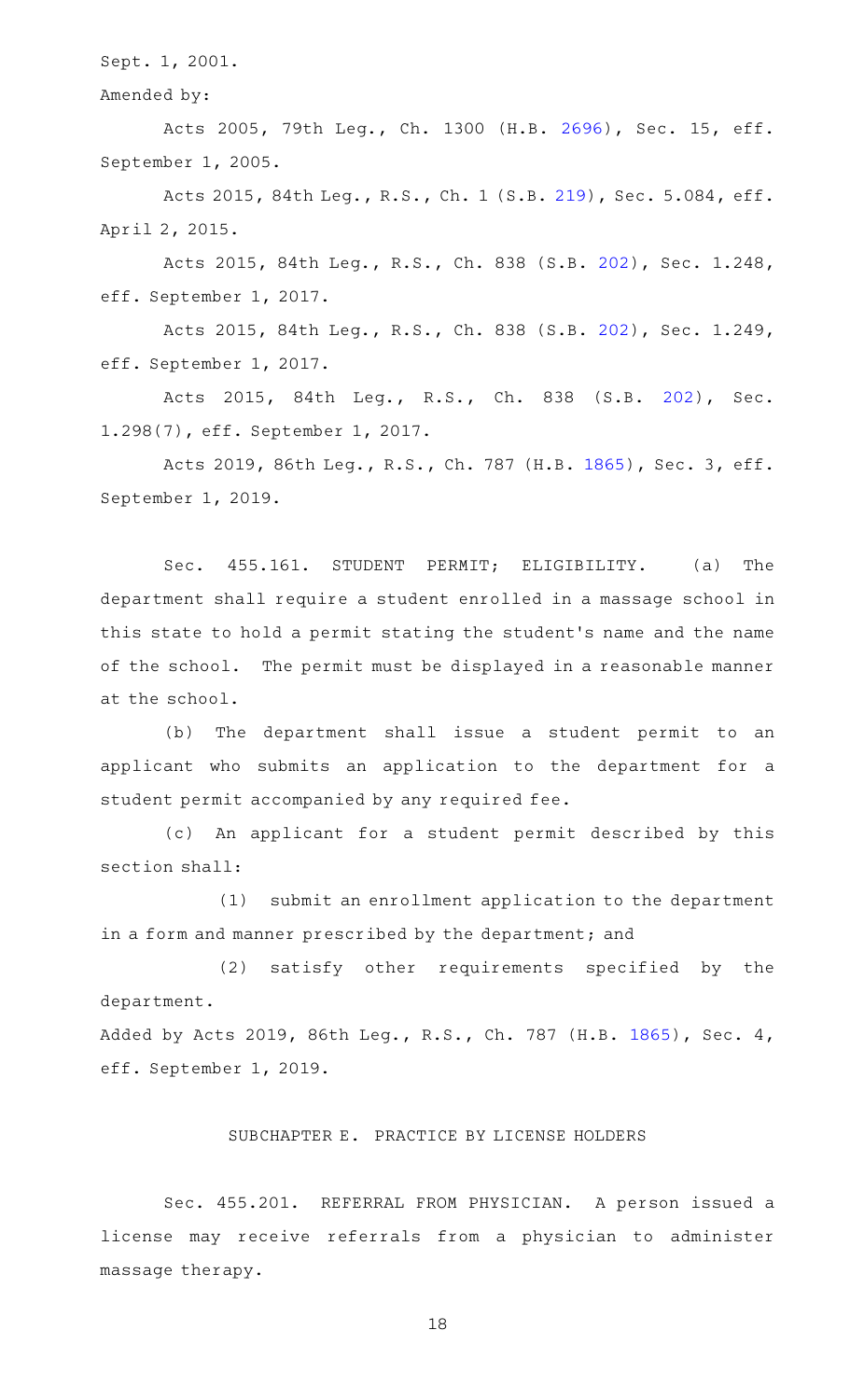Acts 1999, 76th Leg., ch. 388, Sec. 1, eff. Sept. 1, 1999. Amended by:

Acts 2005, 79th Leg., Ch. 1300 (H.B. [2696](http://www.legis.state.tx.us/tlodocs/79R/billtext/html/HB02696F.HTM)), Sec. 17, eff. September 1, 2005.

Sec. 455.202. PRACTICE BY MASSAGE ESTABLISHMENT. (a) A massage establishment may employ only licensed massage therapists to perform massage therapy or other massage services.

(b) A massage establishment may not:

(1) employ an individual who is not a United States citizen or a legal permanent resident with a valid work permit;

(2) employ a minor unless the minor's parent or legal guardian authorizes in writing the minor 's employment by the establishment;

(3) allow a nude or partially nude employee to provide massage therapy or other massage services to a customer;

(4) allow any individual, including a client, student, license holder, or employee, to engage in sexual contact in the massage establishment;

 $(5)$  allow any individual, including a student, license holder, or employee, to practice massage therapy in the nude or in clothing designed to arouse or gratify the sexual desire of any individual; or

(6) allow any individual, including a student, license holder, or employee, to reside on the premises of the massage establishment.

(c) A massage establishment shall:

(1) properly maintain and secure for each client the initial consultation documents, all session notes, and related billing records; and

 $(2)$  make available to the department on request the information kept as provided by Subdivision (1).

(d) For purposes of this section:

 $(1)$  "Nude" means a person who is:

(A) entirely unclothed; or

(B) clothed in a manner that leaves uncovered or visible through less than fully opaque clothing any portion of the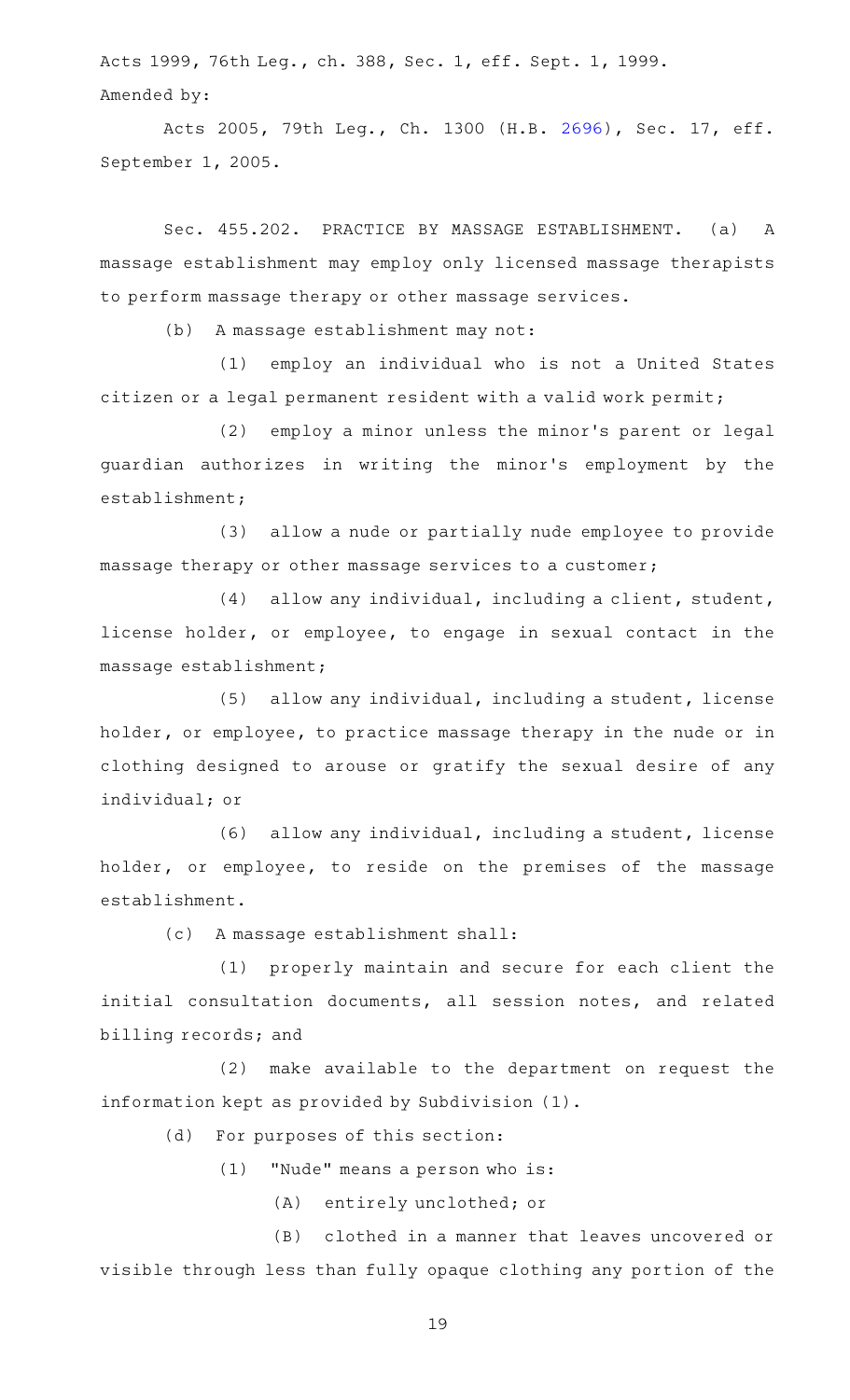breasts below the top of the areola of the breasts or any portion of the genitals or buttocks.

(2) "Sexual contact" includes:

anus;

(A) any touching of any part of the genitalia or

(B) any touching of the breasts of a female without the written consent of the female;

(C) any offer or agreement to engage in any activity described in Paragraph (A) or (B);

(D) kissing without the consent of both persons;

(E) deviate sexual intercourse, sexual contact,

sexual intercourse, indecent exposure, sexual assault, prostitution, solicitation of prostitution, and promotion of prostitution as described in Chapters [21,](http://www.statutes.legis.state.tx.us/GetStatute.aspx?Code=PE&Value=21) [22](http://www.statutes.legis.state.tx.us/GetStatute.aspx?Code=PE&Value=22), and [43,](http://www.statutes.legis.state.tx.us/GetStatute.aspx?Code=PE&Value=43) Penal Code, or any offer or agreement to engage in such activities;

 $(F)$  any behavior, gesture, or expression that may reasonably be interpreted as inappropriately seductive or sexual; or

(G) inappropriate sexual comments about or to a client, including sexual comments about a person 's body.

(e) Subsection  $(b)$  (6) does not apply to:

(1) a place of business exempted under Section [455.155\(](http://www.statutes.legis.state.tx.us/GetStatute.aspx?Code=OC&Value=455.155)c)(2) from the requirement to hold a license as a massage establishment; or

(2) a licensed massage therapist who practices as a solo practitioner and who is exempted under Section [455.155\(](http://www.statutes.legis.state.tx.us/GetStatute.aspx?Code=OC&Value=455.155)b) from the requirement to hold a license as a massage establishment. Acts 1999, 76th Leg., ch. 388, Sec. 1, eff. Sept. 1, 1999. Amended by:

Acts 2005, 79th Leg., Ch. 1300 (H.B. [2696](http://www.legis.state.tx.us/tlodocs/79R/billtext/html/HB02696F.HTM)), Sec. 17, eff. September 1, 2005.

Acts 2019, 86th Leg., R.S., Ch. 1136 (H.B. [2747](http://www.legis.state.tx.us/tlodocs/86R/billtext/html/HB02747F.HTM)), Sec. 1, eff. September 1, 2019.

Acts 2021, 87th Leg., R.S., Ch. 807 (H.B. [1540\)](http://www.legis.state.tx.us/tlodocs/87R/billtext/html/HB01540F.HTM), Sec. 50, eff. September 1, 2021.

Sec. 455.203. PRACTICE BY MASSAGE SCHOOL OR INSTRUCTOR AT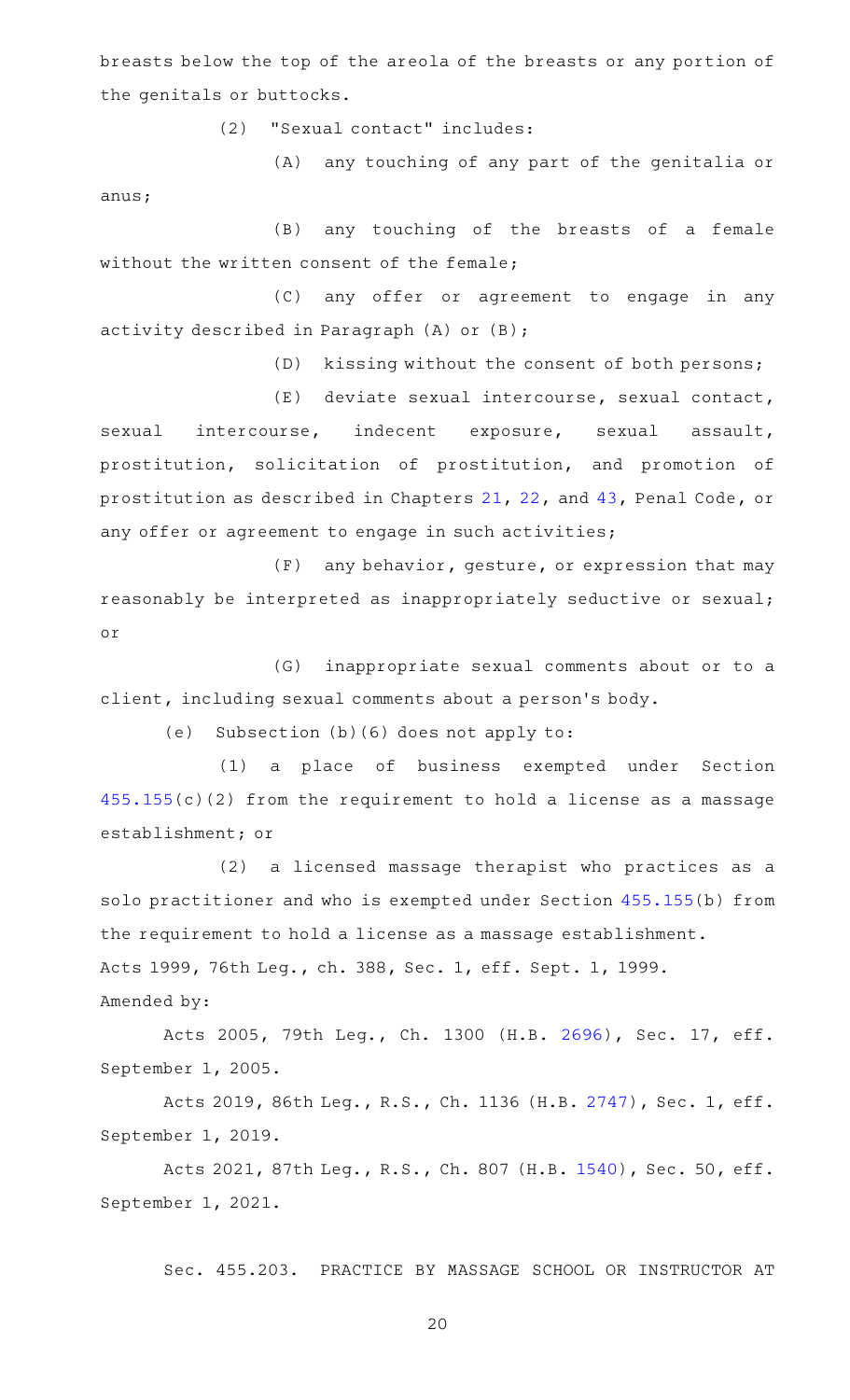SCHOOL.

(a) A massage school must meet the minimum standards of operation established by commission rule.

(b) An instructor must meet the minimum requirements established by commission rule.

(c) A massage school or massage therapy instructor licensed under this chapter shall give each prospective student a notice that clearly states the number of course hours that the student must successfully complete before the student is eligible to hold a massage therapist license under this chapter.

(d) The notice under Subsection (c) must be given to the prospective student at a time and in a manner that provides the student with a sufficient opportunity to read the notice and, if necessary for understanding and clarity, discuss the notice with massage school officials or with the massage therapy instructor before:

(1) the student signs an enrollment contract; and

(2) the massage school or the massage therapy instructor accepts the student in a course of study.

(e) The course of instruction in massage therapy provided by a licensed massage school is a postsecondary education program.

(f) A massage school that provides instruction to persons beyond the age of compulsory education is authorized to operate educational programs in massage therapy at the postsecondary level. Acts 1999, 76th Leg., ch. 388, Sec. 1, eff. Sept. 1, 1999.

Amended by:

Acts 2005, 79th Leg., Ch. 1300 (H.B. [2696](http://www.legis.state.tx.us/tlodocs/79R/billtext/html/HB02696F.HTM)), Sec. 18, eff. September 1, 2005.

Acts 2015, 84th Leg., R.S., Ch. 1 (S.B. [219](http://www.legis.state.tx.us/tlodocs/84R/billtext/html/SB00219F.HTM)), Sec. 5.085, eff. April 2, 2015.

Acts 2015, 84th Leg., R.S., Ch. 482 (H.B. [1049](http://www.legis.state.tx.us/tlodocs/84R/billtext/html/HB01049F.HTM)), Sec. 1, eff. June 16, 2015.

Acts 2015, 84th Leg., R.S., Ch. 838 (S.B. [202](http://www.legis.state.tx.us/tlodocs/84R/billtext/html/SB00202F.HTM)), Sec. 1.250, eff. September 1, 2017.

Sec. 455.2035. REPORTS TO DEPARTMENT. (a) A massage school shall maintain a monthly progress report regarding each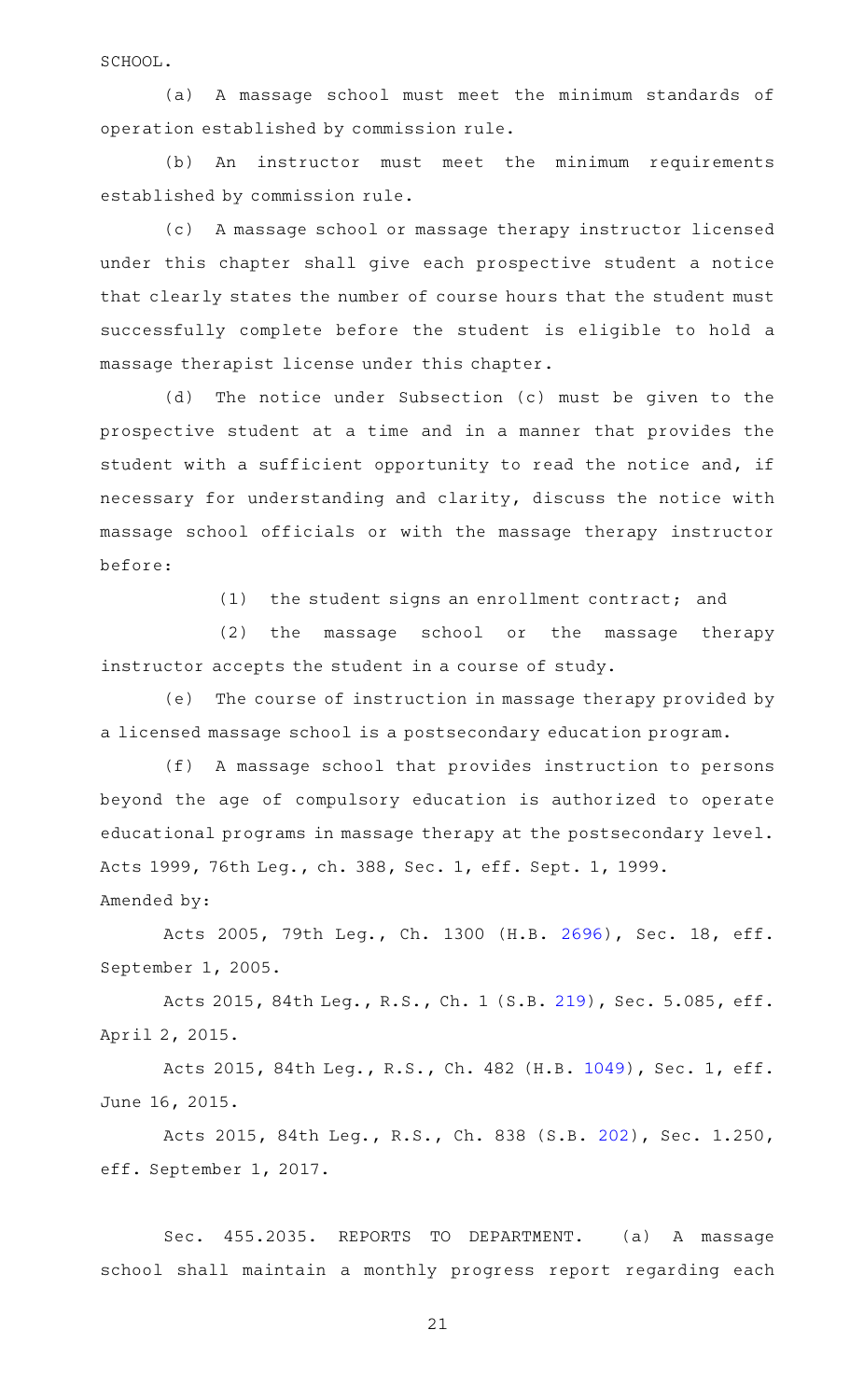student attending the school. The report must certify the daily attendance record of each student and the number of credit hours earned by each student during the previous month.

(b) On a student's completion of a prescribed course of instruction, the school shall notify the department that the student has completed the required number of hours and is eligible to take the appropriate examination.

Added by Acts 2019, 86th Leg., R.S., Ch. 787 (H.B. [1865](http://www.legis.state.tx.us/tlodocs/86R/billtext/html/HB01865F.HTM)), Sec. 5, eff. July 1, 2020.

Sec. 455.204. DISPLAY OF LICENSE. (a) A person who holds a license shall publicly display the license as specified by the department.

(b) Each massage establishment must post in plain sight the license for each massage therapist who practices in the massage establishment.

 $(b-1)$  The license of a massage therapist that is posted under Subsection (b) must have attached to the front of the license a photograph of the massage therapist.

(c) Each massage school, massage establishment, massage therapy instructor, or massage therapist shall present the person 's license on the request of the department, an authorized representative of the department, or a peace officer. Acts 1999, 76th Leg., ch. 388, Sec. 1, eff. Sept. 1, 1999.

Amended by:

Acts 2005, 79th Leg., Ch. 1300 (H.B. [2696](http://www.legis.state.tx.us/tlodocs/79R/billtext/html/HB02696F.HTM)), Sec. 19, eff. September 1, 2005.

Acts 2019, 86th Leg., R.S., Ch. 1136 (H.B. [2747](http://www.legis.state.tx.us/tlodocs/86R/billtext/html/HB02747F.HTM)), Sec. 2, eff. September 1, 2019.

Sec. 455.205. PROHIBITED PRACTICES. (a) A massage therapist may not perform massage therapy for compensation or without compensation at or for a sexually oriented business.

(b) A massage school or a massage therapy instructor may not require the successful completion of more course hours than the number of hours required for licensing as a massage therapist under this chapter.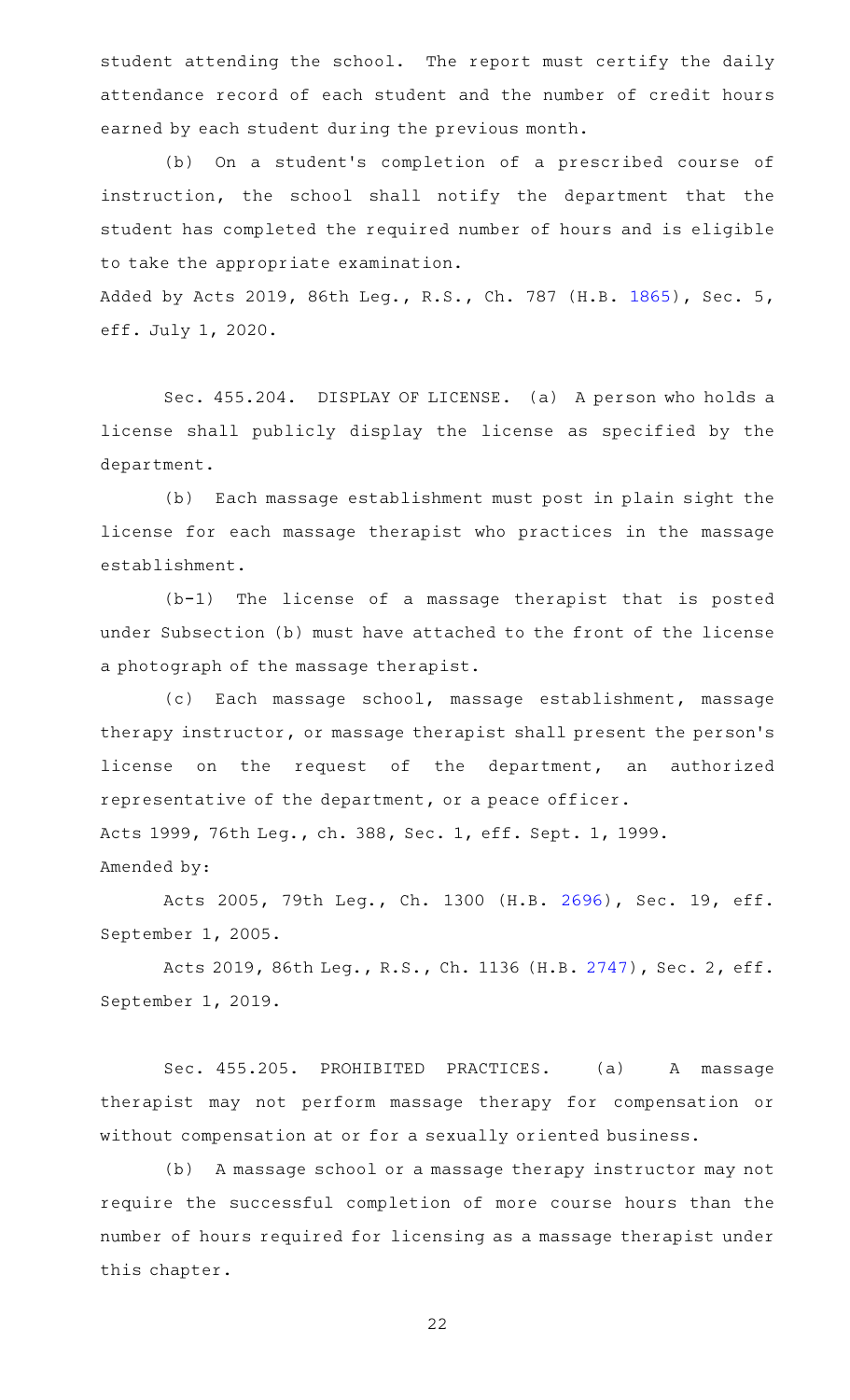(c) A person who is not licensed under this chapter may not use the word "massage" on any form of advertising unless the person is expressly exempt from the licensing requirements of this chapter.

(d) A sexually oriented business may not use the word "massage" or "bath" on a sign or any form of advertising.

(e) A person advertising massage therapy or other massage services is presumed to be engaging in conduct regulated by this chapter.

Acts 1999, 76th Leg., ch. 388, Sec. 1, eff. Sept. 1, 1999. Amended by:

Acts 2005, 79th Leg., Ch. 1300 (H.B. [2696](http://www.legis.state.tx.us/tlodocs/79R/billtext/html/HB02696F.HTM)), Sec. 20, eff. September 1, 2005.

Sec. 455.206. ESTABLISHMENT CHANGE OF LOCATION PROHIBITED. A massage establishment may not change the location of the establishment without obtaining a new massage establishment license under this chapter.

Added by Acts 2005, 79th Leg., Ch. 1300 (H.B. [2696](http://www.legis.state.tx.us/tlodocs/79R/billtext/html/HB02696F.HTM)), Sec. 21, eff. September 1, 2005.

Sec. 455.207. POSTING OF CERTAIN NOTICES REQUIRED. (a) Each massage establishment and massage school shall display in the form and manner prescribed by the commission a sign concerning services and assistance available to victims of human trafficking.

 $(b)$  The sign required by this section must:

(1) be in English, Spanish, Korean, Mandarin, and any other language required by commission rule;

 $(2)$  include a toll-free telephone number of a nationally recognized information and referral hotline for victims of human trafficking;

(3) include the contact information for reporting suspicious activity to the Department of Public Safety; and

(4) be displayed in a conspicuous place clearly visible to the public.

(c) The commission by rule shall establish requirements regarding the posting of signs under this section.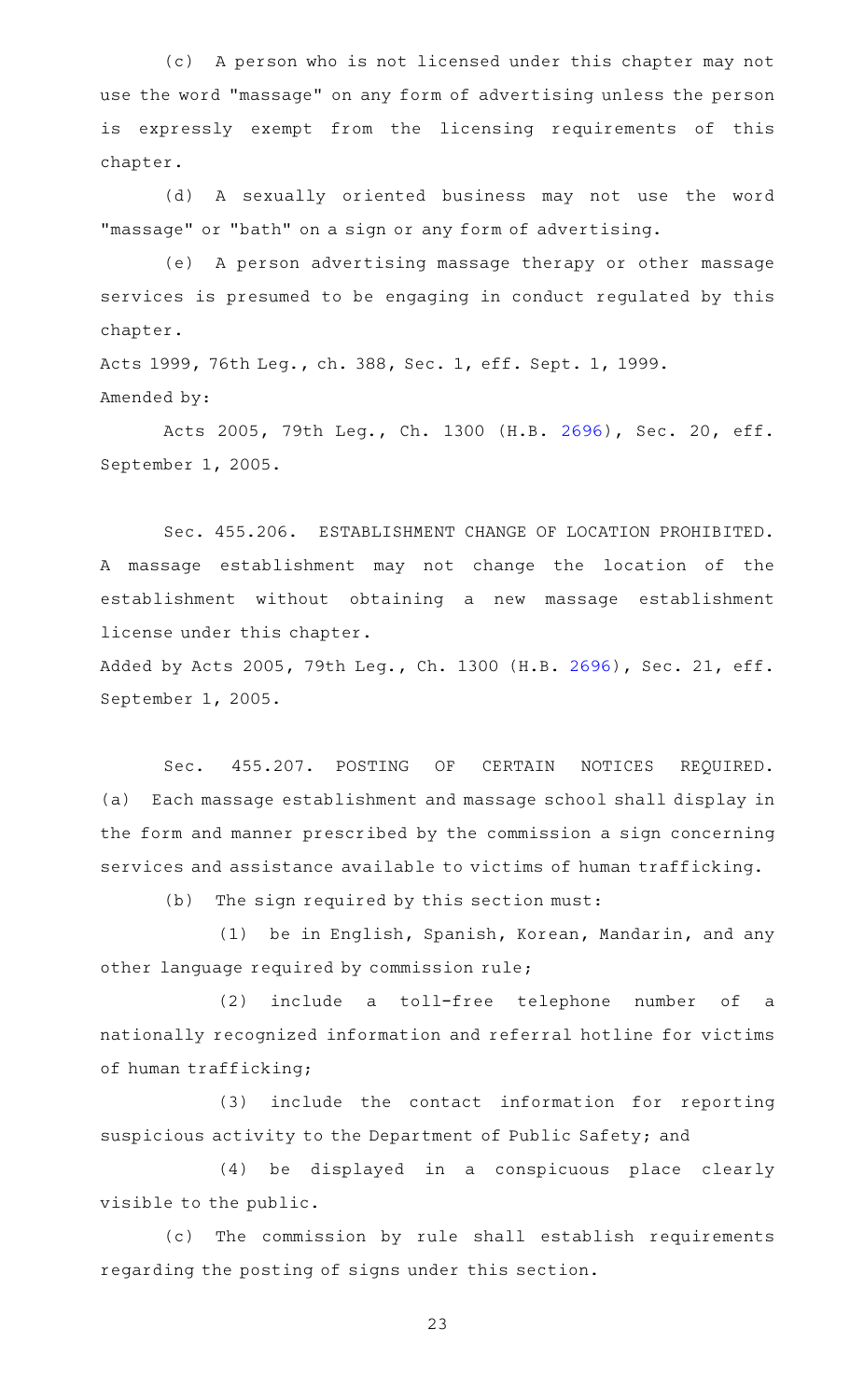Added by Acts 2019, 86th Leg., R.S., Ch. 1136 (H.B. [2747\)](http://www.legis.state.tx.us/tlodocs/86R/billtext/html/HB02747F.HTM), Sec. 3, eff. September 1, 2019.

```
Amended by:
```
Acts 2021, 87th Leg., R.S., Ch. 280 (H.B. [3721](http://www.legis.state.tx.us/tlodocs/87R/billtext/html/HB03721F.HTM)), Sec. 6, eff. September 1, 2021.

SUBCHAPTER F. LICENSE DENIAL OR DISCIPLINARY PROCEDURES

Sec. 455.251. GROUNDS FOR LICENSE DENIAL OR DISCIPLINARY ACTION. (a) The commission or executive director may refuse to issue a license to a person and shall suspend, revoke, or refuse to renew the license of a person or shall reprimand a person licensed under this chapter if the person:

(1) obtains a license by fraud, misrepresentation, or concealment of material facts;

(2) sells, barters, or offers to sell or barter a license;

(3) violates a rule adopted by the commission under this chapter;

(4) engages in unprofessional conduct as defined by commission rule that endangers or is likely to endanger the health, welfare, or safety of the public;

(5) violates an order or ordinance adopted by a political subdivision under Chapter [243](http://www.statutes.legis.state.tx.us/GetStatute.aspx?Code=LG&Value=243), Local Government Code; or

(6) violates this chapter.

(b) The commission or executive director shall revoke the license of a person licensed as a massage therapist or massage therapy instructor if:

(1) the person is convicted of, enters a plea of nolo contendere or guilty to, or receives deferred adjudication for an offense involving prostitution or another sexual offense; or

(2) the commission or executive director determines the person has practiced or administered massage therapy at or for a sexually oriented business.

(c) The commission or executive director shall revoke the license of a person licensed as a massage school or massage establishment if the commission or executive director determines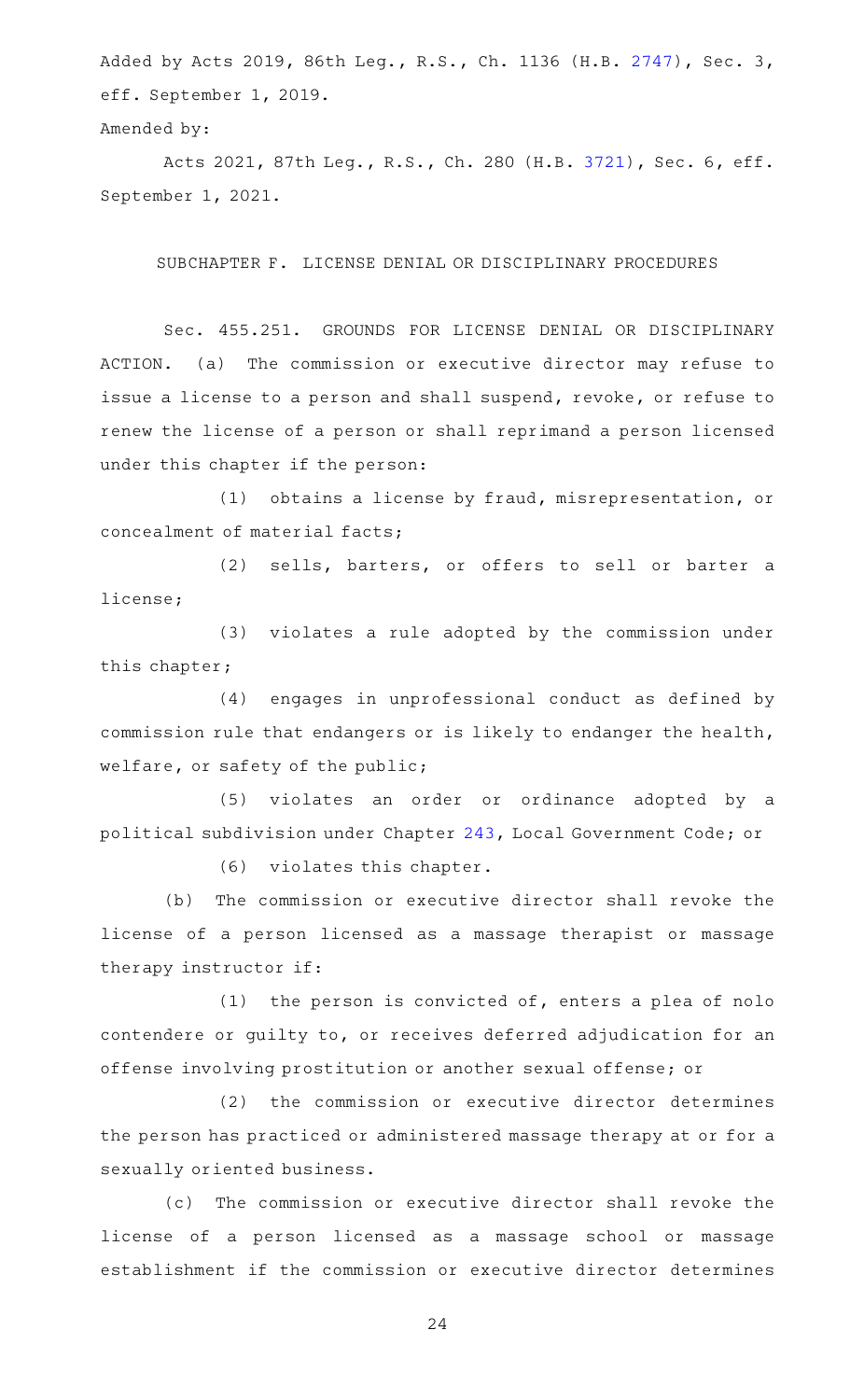that:

 $(1)$  the school or establishment is a sexually oriented business; or

(2) an offense involving prostitution or another sexual offense that resulted in a conviction for the offense, a plea of nolo contendere or guilty to the offense, or a grant of deferred adjudication for the offense occurred on the premises of the school or establishment.

Added by Acts 1999, 76th Leg., ch. 388, Sec. 1, eff. Sept. 1, 1999. Amended by Acts 2001, 77th Leg., ch. 1420, Sec. 14.222(c), eff. Sept. 1, 2001.

Amended by:

Acts 2005, 79th Leg., Ch. 1300 (H.B. [2696](http://www.legis.state.tx.us/tlodocs/79R/billtext/html/HB02696F.HTM)), Sec. 23, eff. September 1, 2005.

Acts 2015, 84th Leg., R.S., Ch. 1 (S.B. [219](http://www.legis.state.tx.us/tlodocs/84R/billtext/html/SB00219F.HTM)), Sec. 5.086, eff. April 2, 2015.

Acts 2015, 84th Leg., R.S., Ch. 838 (S.B. [202](http://www.legis.state.tx.us/tlodocs/84R/billtext/html/SB00202F.HTM)), Sec. 1.251, eff. September 1, 2017.

SUBCHAPTER H. OTHER PENALTIES AND ENFORCEMENT PROVISIONS

Sec. 455.351. INJUNCTIVE RELIEF; CIVIL PENALTY. (a) The attorney general, a district or county attorney, a municipal attorney, or the department may institute an action for injunctive relief to restrain a violation by a person who:

(1) appears to be in violation of or threatening to violate this chapter or a rule adopted under this chapter; or

(2) is the owner or operator of an establishment that offers massage therapy or other massage services regulated by this chapter and is not licensed under this chapter.

(b) The attorney general, a district or county attorney, a municipal attorney, or the department may institute an action to collect a civil penalty from a person who appears to be in violation of this chapter or a rule adopted under this chapter. The amount of a civil penalty shall be not less than \$1,000 or more than \$10,000 for each violation.

(c) Each day a violation occurs or continues to occur is a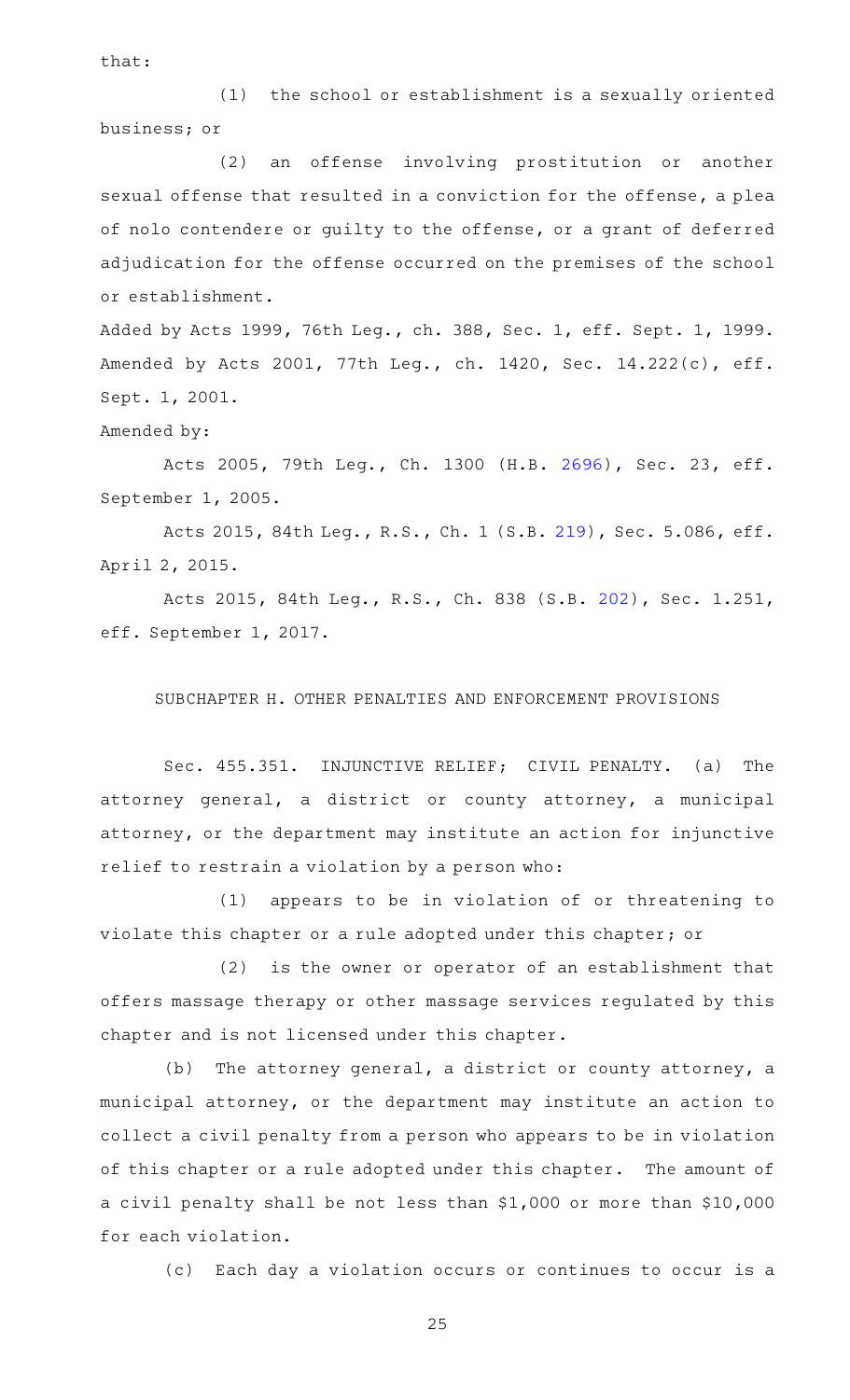separate violation.

(d) An action filed under this section by the attorney general or the department must be filed in a district court in Travis County or the county in which the violation occurred.

(e) The attorney general, district and county attorney, municipal attorney, and the department may recover reasonable expenses incurred in obtaining injunctive relief or a civil penalty under this section, including court costs, reasonable attorney's fees, investigative costs, witness fees, and deposition expenses.

(f) A civil penalty recovered in an action by the attorney general or the department under this section shall be deposited in the state treasury.

 $(g)$  In an injunction issued under this section, a court may include reasonable requirements to prevent further violations of this chapter.

(h) Notwithstanding Section [22.004,](http://www.statutes.legis.state.tx.us/GetStatute.aspx?Code=GV&Value=22.004) Government Code:

(1) a person may not continue the enjoined activity pending appeal or trial on the merits of an injunctive order entered in a suit brought under this subchapter;

(2) not later than the 90th day after the date of the injunctive order, the appropriate court of appeals shall hear and decide an appeal taken by a party enjoined under this subchapter; and

(3) if an appeal is not taken by a party temporarily enjoined under this article, the parties are entitled to a full trial on the merits not later than the 90th day after the date of the temporary injunctive order.

 $(i)$  In this section:

(1) "Operator" means a person who is supervising a massage establishment or massage school at the time a violation occurs or the establishment or school is inspected. If no person is supervising, then any employee, contractor, or agent of the owner who is present at the establishment or school is the operator.

(2) "Owner" includes a person:

 $(A)$  in whose name a certificate of occupancy has been issued for a massage establishment or massage school and any person having control over that person; or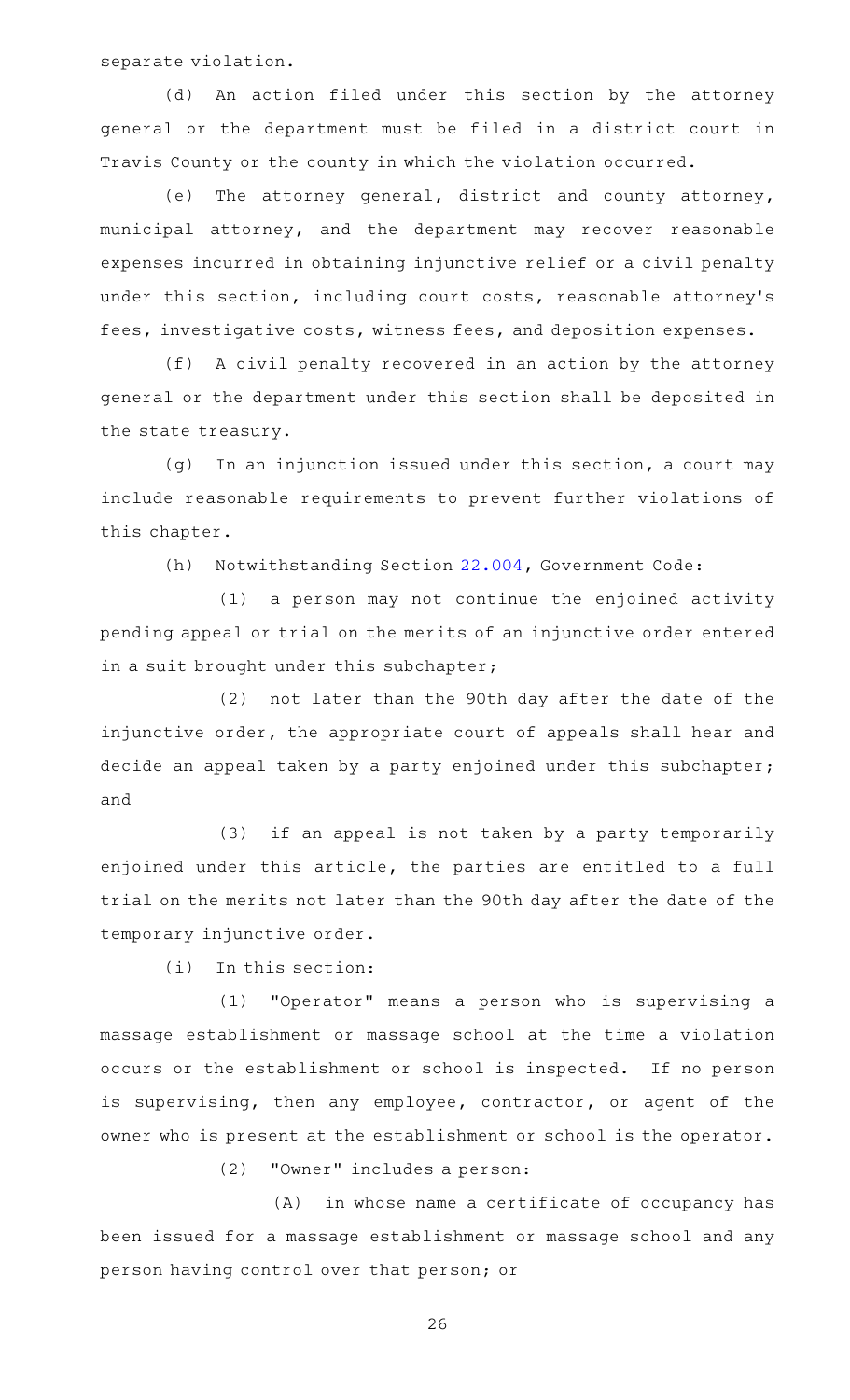(B) who operates a massage establishment or massage school under a lease, operating agreement, or other arrangement.

Acts 1999, 76th Leg., ch. 388, Sec. 1, eff. Sept. 1, 1999. Amended by:

Acts 2005, 79th Leg., Ch. 1300 (H.B. [2696](http://www.legis.state.tx.us/tlodocs/79R/billtext/html/HB02696F.HTM)), Sec. 31, eff. September 1, 2005.

Acts 2007, 80th Leg., R.S., Ch. 1399 (H.B. [2644](http://www.legis.state.tx.us/tlodocs/80R/billtext/html/HB02644F.HTM)), Sec. 5, eff. September 1, 2007.

Sec. 455.352. CRIMINAL PENALTY. (a) A person commits an offense if the person is required to be licensed under this chapter and the person:

(1) knowingly violates Section [455.151,](http://www.statutes.legis.state.tx.us/GetStatute.aspx?Code=OC&Value=455.151) [455.159](http://www.statutes.legis.state.tx.us/GetStatute.aspx?Code=OC&Value=455.159), [455.202\(](http://www.statutes.legis.state.tx.us/GetStatute.aspx?Code=OC&Value=455.202)b), [455.203\(](http://www.statutes.legis.state.tx.us/GetStatute.aspx?Code=OC&Value=455.203)a) or (c), [455.204](http://www.statutes.legis.state.tx.us/GetStatute.aspx?Code=OC&Value=455.204)(b) or (c), or [455.205\(](http://www.statutes.legis.state.tx.us/GetStatute.aspx?Code=OC&Value=455.205)b), (c), or (d); or

(2) collects a fee or any other form of compensation for massage therapy without being licensed under this chapter.

 $(a-1)$  A person commits an offense if the person is required to be licensed under this chapter and the person knowingly violates Section [455.205](http://www.statutes.legis.state.tx.us/GetStatute.aspx?Code=OC&Value=455.205)(a). An offense under this subsection is a Class B misdemeanor, unless the actor has previously been convicted one or two times of an offense under this subsection, in which event it is a Class A misdemeanor. If the actor has previously been convicted three or more times of an offense under this subsection, the offense is a state jail felony.

(b) An owner or operator of a massage establishment commits an offense if the person knowingly violates Section [455.151\(](http://www.statutes.legis.state.tx.us/GetStatute.aspx?Code=OC&Value=455.151)a), [455.155\(](http://www.statutes.legis.state.tx.us/GetStatute.aspx?Code=OC&Value=455.155)d), [455.202\(](http://www.statutes.legis.state.tx.us/GetStatute.aspx?Code=OC&Value=455.202)a), [455.204\(](http://www.statutes.legis.state.tx.us/GetStatute.aspx?Code=OC&Value=455.204)b) or (c), or [455.205\(](http://www.statutes.legis.state.tx.us/GetStatute.aspx?Code=OC&Value=455.205)d). An offense under this subsection is a Class B misdemeanor, unless the actor has previously been convicted one or two times of an offense under this subsection, in which event it is a Class A misdemeanor. If the actor has previously been convicted three or more times of an offense under this subsection, the offense is a state jail felony.

(c) An owner or operator of a massage school commits an offense if the person knowingly violates Section [455.151\(](http://www.statutes.legis.state.tx.us/GetStatute.aspx?Code=OC&Value=455.151)a),